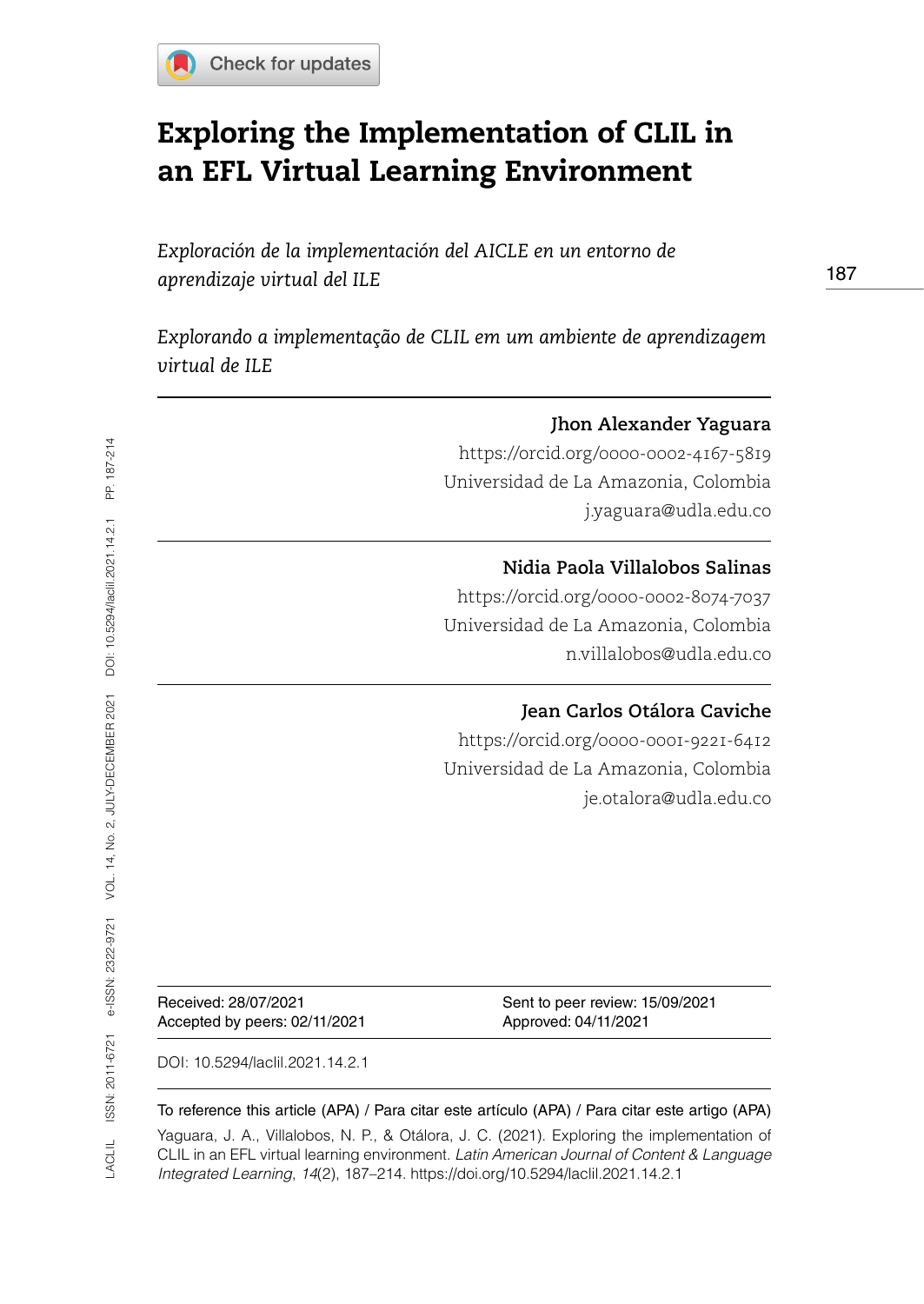**ABSTRACT.** This paper reports an exploratory sequential mixed-methods and action research study of the Content and Language Integrated Learning (CLIL) methodology at a state institution in Florencia (Colombia). The study aimed to explore the implementation of CLIL in a virtual learning environment and its implications for English as a Foreign Language (EFL) learning during the health emergency caused by COVID-19. The data collection instruments were a single interview, observations, reflective journals, classroom artefacts, and a questionnaire. The findings reveal that the CLIL methodology contributes to English learning. Thus, the results show the significant role of keywords and content vocabulary, contextualized lessons, assignments, and virtual games in fostering the students' listening skills, oral production, motivation, critical thinking, and development of cultural awareness. Hence, the outcomes demonstrate that the integration of virtual tools benefits the CLIL methodology in the virtual learning environment. Finally, the paper contains evidence supporting the implementation of CLIL, the contributions to EFL learning, and suggestions for further studies.

**Keywords (Source: Unesco Thesaurus):** CLIL; EFL learning; teaching methodology; virtual tools; health emergency; critical thinking; motivation.

**RESUMEN.** El presente artículo reporta un estudio exploratorio-secuencial de métodos mixtos y de investigación-acción sobre la metodología Aprendizaje Integrado de Contenidos y Lenguas Extranjeras (AICLE) en una institución de carácter estatal en Florencia (Colombia). El objetivo de este estudio fue explorar la implementación de AICLE en ambientes virtuales de aprendizaje y sus implicaciones para el aprendizaje del Inglés como Lengua Extranjera (ILE) durante la emergencia sanitaria causada por el COVID-19. Los instrumentos para la recolección de datos fueron la entrevista, observaciones, diarios reflexivos, artefactos de clase y un cuestionario. Los hallazgos evidenciaron que la implementación del AICLE en ambientes virtuales contribuyó al aprendizaje del inglés. Adicionalmente, los resultados muestran el rol significativo de las palabras clave, vocabulario del contenido, lecciones contextualizadas, tareas y juegos virtuales en el fortalecimiento de las habilidades de escucha, la producción oral, la motivación, el desarrollo del pensamiento crítico, y la conciencia cultural. Además, los resultados de este estudio demuestran que la integración de las herramientas virtuales beneficia la metodología AICLE en los ambientes virtuales. Finalmente, este artículo contiene información que soporta la implementación del AICLE, sus contribuciones para el aprendizaje del ILE, y sugerencias para investigaciones futuras.

**Palabras clave (Fuente: tesauro de la Unesco):** AICLE; ILE; metodología de enseñanza; herramientas virtuales; emergencia sanitaria; pensamiento crítico; motivación.

**RESUMO.** Este artigo relata um estudo exploratório-sequencial de métodos mistos e pesquisa-ação sobre a metodologia de Aprendizagem Integrada de Conteúdos e Línguas Estrangeiras (CLIL) em uma instituição estadual em Florença (Colômbia). O objetivo deste estudo foi explorar a implementação do CLIL em ambientes virtuais de aprendizagem e suas implicações para a aprendizagem do Inglês como Língua Estrangeira (ILE) durante a emergência sanitária por COVID-19. Os instrumentos de coleta de dados foram a entrevista, observações, diários reflexivos, artefatos de aula e um questionário. Os resultados mostraram que a implementação do CLIL em ambientes virtuais contribuiu para a aprendizagem do inglês. Além disso, os resultados mostram o papel significativo das palavras-chave, vocabulário de conteúdo, aulas contextualizadas, tarefas e jogos virtuais no fortalecimento das habilidades de escuta, produção oral, motivação, desenvolvimento do pensamento crítico e consciência cultural. Além disso, os resultados deste estudo mostram que a integração de ferramentas virtuais beneficia a metodologia CLIL em ambientes virtuais. Finalmente, este artigo contém informações que apoiam a implementação de CLIL, suas contribuições para a aprendizagem de ILE e sugestões para pesquisas futuras.

**Palavras-Chave (Fonte: tesauro da Unesco):** CLIL; ILE; metodologia de ensino; ferramentas virtuais; emergência sanitária; pensamento critico; motivação.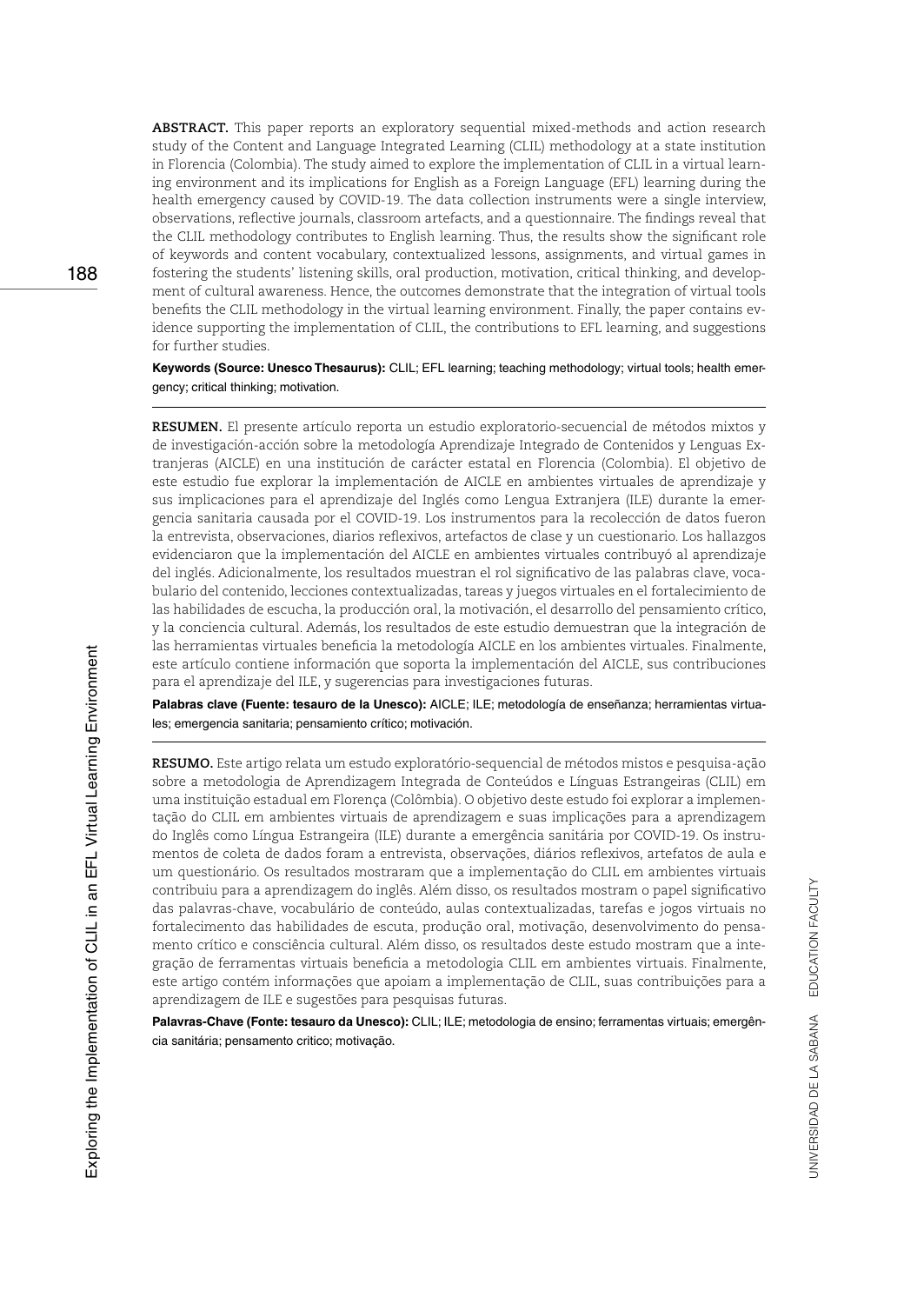# **Introduction**

The rapid spread of the Coronavirus disease (COVID-19) in the world led to a pandemic that produced a sudden change in people's lives. Subsequently, the virus impacted several fields of society, and the educational field was one of them. According to the United Nations Educational, Scientific and Cultural Organization (2020), most institutions closed to prevent the increase of Coronavirus cases. Thus, in Decree 417 of 2020 (Presidencia de la República, 2020), the Colombian government declared a state of economic, social, and ecological emergency throughout the national territory.

This situation has caused a considerable impact on education, and teachers had to adopt new alternatives to continue the teaching process. Following Carrillo and Flores' (2020) insights, educators faced a demanding task to develop their pedagogical interventions. As a result, teachers redirected their practices to assume the paradigm shift that emerged to teach outside the classrooms. Therefore, teachers incorporated Information and Communication Technologies (ICT) for developing their classes in the virtual environment. Nevertheless, teachers require certain sorts of skills to address lessons with the use of ICT (Fitri & Putro, 2021). Thus, teachers had to refine their digital skills to support virtual learning.

Despite the support of bilingual programs for EFL learning in Colombia, the proficiency levels are still low, and it becomes a challenge to implement suitable teaching methods. In this respect, Torres-Rincon and Cuesta-Medina (2019) state that one cause of low English performance is the use of conventional teaching methods in EFL classrooms. Accordingly, it is fundamental to innovate EFL learning by integrating modern teaching methods. In this line, CLIL emerged as a trend to face the actual teaching and learning needs concerning the EFL field (Bobadilla-Pérez & Cauto-Cantero, as cited in Lopes & Ruiz, 2018). According to Graddol (2006), CLIL "is a means of teaching curriculum subjects through the medium of a language still being learned, providing the necessary language support alongside the subject specialism" (p. 86). However, the implementation of CLIL in the Colombian context is limited, and the research studies in the country, specifically the Amazon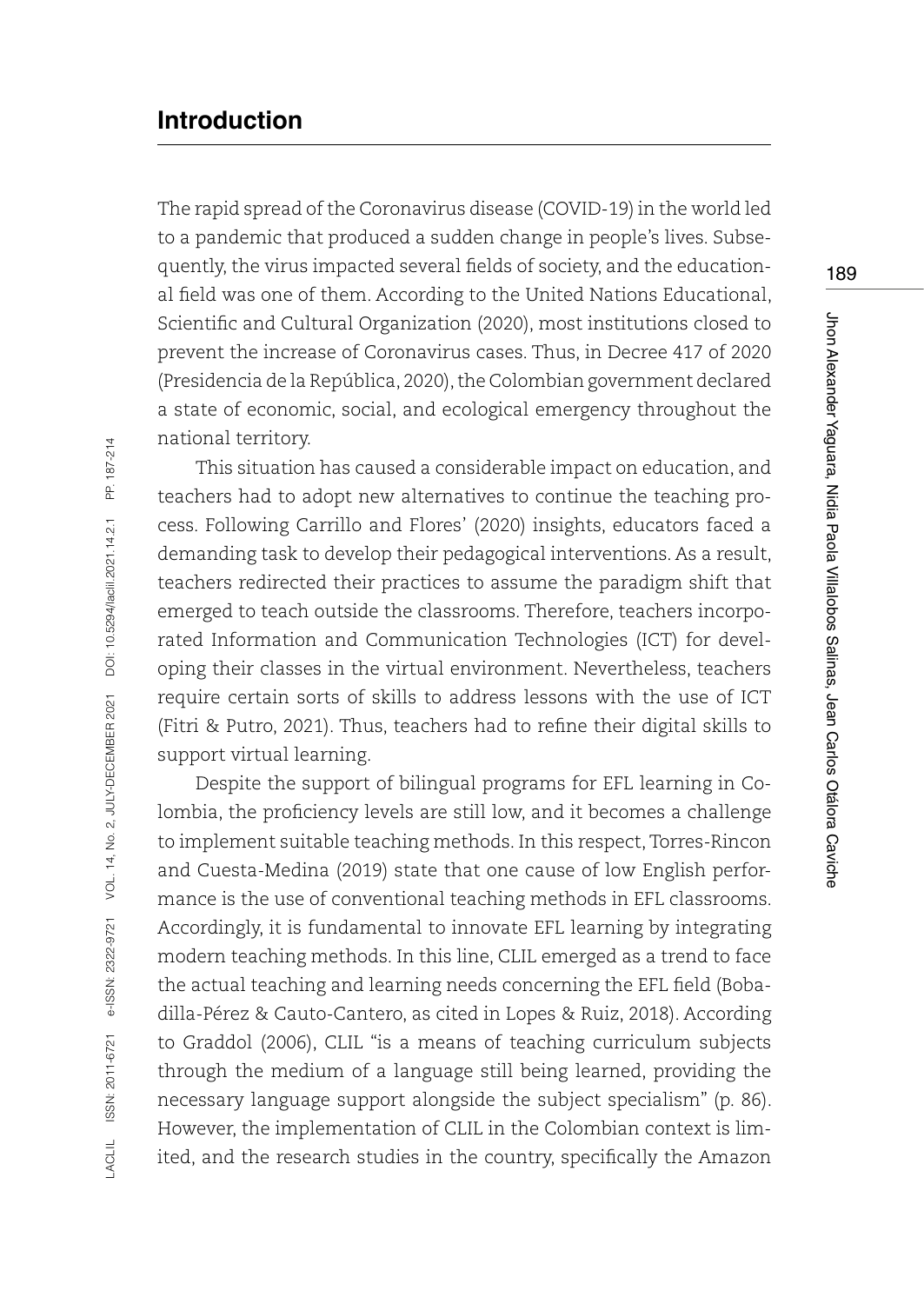region, are not enough to have clear insights into this methodology. Also, McDougald (2009) claims that researchers have devoted interest to CLIL and its usefulness in different settings. Unfortunately, the implementation of CLIL is scarce in state institutions, and there is no sufficient evidence of its use in virtual learning environments. The author states that one cause of the low scope of CLIL into the state sector is that the methodology is consigned to private schools or universities. This situation highlights the need to implement CLIL in state schools to explore its implementation and implications. Consequently, this study rises from the preoccupation of a low English language level in the students' performance using traditional teaching methods in EFL learning.

In this mixed-methods and action research study, we seek to explore the implementation of CLIL in virtual environments and its implications for EFL learning. Accordingly, we developed this study under the pandemic's effects, integrating the foreign language with social science content in a group of eighth graders from the Instituto Técnico Industrial high school in Florencia (Colombia). Bearing in mind the limited insights regarding the use of CLIL in the region, this paper looks forward to providing significant outcomes that could be a basis for language teachers to promote the implementation of the CLIL methodology in the EFL virtual learning environment.

# **Literature Review**

The trajectory of CLIL in Colombia aligns with the creation of the National Bilingual Program in 2004. Nevertheless, the CLIL methodology started to be implemented mainly in the private sector (Rodríguez, 2011). Thus, CLIL has been embraced in several research studies regarding its implementation to promote EFL learning. However, literature about CLIL in virtual contexts is scarce. This section contains previous studies that showed relevant findings and the scope of CLIL in virtual learning environments.

Concerning ICT tools and CLIL, Garzón-Diaz (2018) reported a research study at a state institution in Bogota. This research shows that ICT and CLIL engaged the participants with the lessons promoting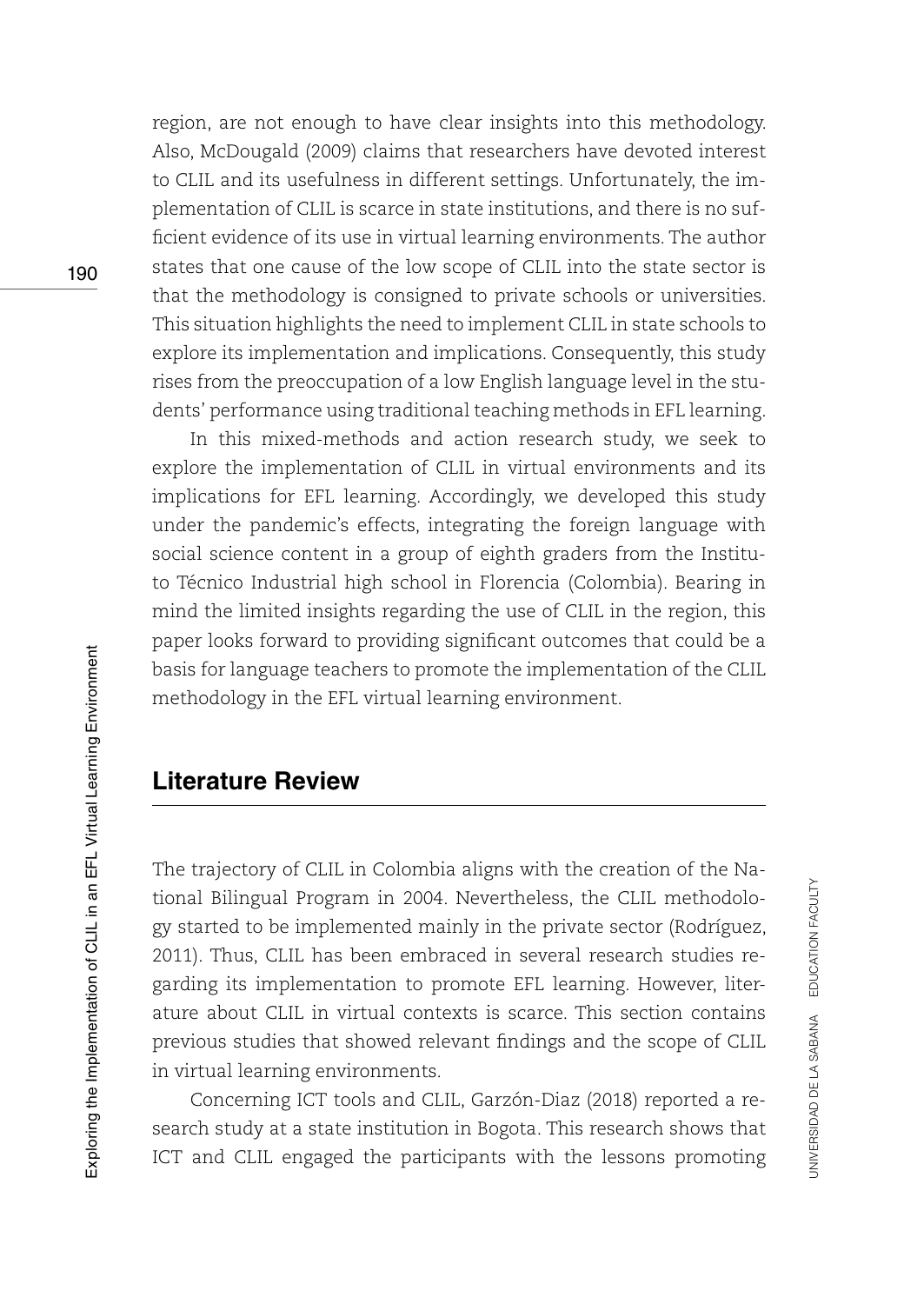collaborative work among the students. The results showed that the digital component facilitated the design of science projects by providing several sources of information and tools. The students' used e-books to present their projects. The author concludes that CLIL and ICT worked as elements that support the learning of EFL and the acquisition of cultural awareness. Regarding the current role of technology in the educational field, Zhetpisbayeva et al. (2021) carried out a research study in Kazakhstan, Asia. Due to the pandemic, this research sought to analyze the perceptions about CLIL, comparing the skills of teachers immersed in secondary and higher education. The responses highlight the digital competencies, level of education, context, and sort of ICT tools available as determinant aspects to address in the lessons developed via a virtual environment. The findings also provide significant outcomes, showing that the use of CLIL provides a variety of challenging tools and strategies that favors the EFL virtual context. The authors claim that the adaptation of face-to-face classes to the virtual learning environment entails a rigorous process that could succeed with the appropriate use of platforms and teaching materials. Finally, the results indicated that professionals at universities demonstrate better expertise in the virtual environment than teachers in secondary schools.

Similarly, Setyaningrum et al. (2020) conducted a narrative inquiry in a primary school in Indonesia to know the implications of the CLIL methodology in the EFL virtual environment during the pandemic. The outcomes reveal that the English teacher faced challenging situations to deliver and adapt her lessons to virtual classes. The authors pointed out the need to develop both synchronous and asynchronous learning processes, since time in the virtual learning environment is not enough. Therefore, findings demonstrated that the CLIL framework: Content, Communication, Cognition, and Culture (4Cs) proposed by Coyle et al. (2010) was essential for the appropriate linking of meaningful tasks into the EFL virtual learning context. Finally, Waloyo et al. (2021) developed an investigation in primary school teachers from Indonesia to determine the perceptions of incorporating CLIL in the virtual environment. The findings showed that the implementation of CLIL in the mentioned context requires autonomy, motivation, interactions, and teamwork to create a supportive and appropriate virtual classroom.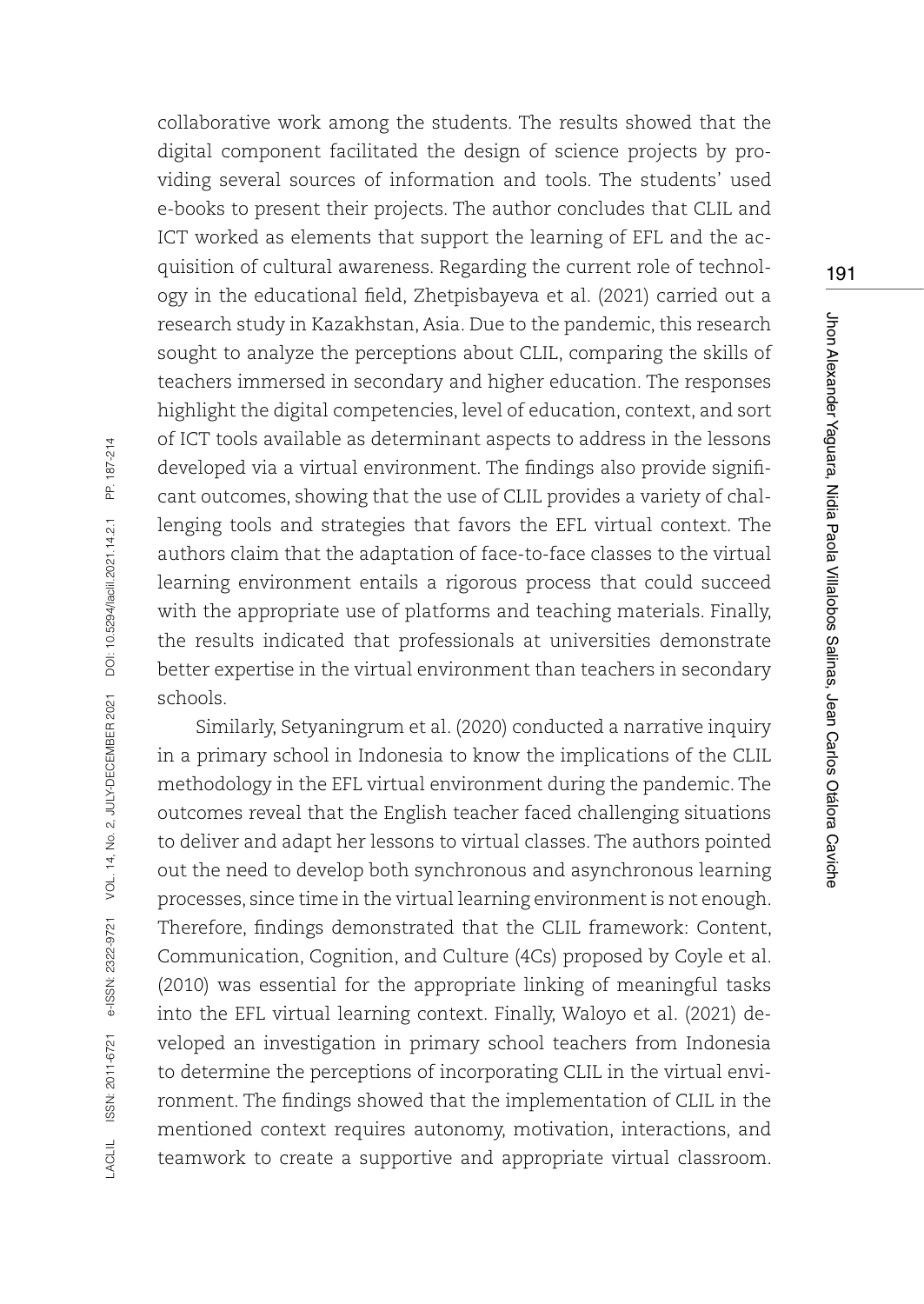Following the authors' insights, ICT offers a wide range of possibilities to enrich the virtual learning environment of classes based on the CLIL methodology. Thus, the results suggest a pertinent analysis of the language skills, content domain, and digital tools before integrating CLIL in virtual environments.

The previous research studies offered significant contributions regarding the implementation of CLIL in virtual learning environments. Additionally, it evidences some benefits and challenging situations presented within lessons based on CLIL. From the above research studies, CLIL is a current teaching methodology that strengthens English learning. It shows positive outcomes in the transition of traditional English classes to the virtual learning environment. By far, the present study will contribute to the progress of the CLIL trajectory, providing evidence of the pedagogical interventions carried out in the context of a global health emergency. With ICT support, this study focuses on the innovation of language teaching practices in a context where there is a lack of research studies regarding the use of CLIL in virtual environments. Subsequently, this paper will provide the findings that arose from integrating CLIL with virtual tools. Thus, the research question established for the development of the study came as follows:

What are the contributions in the implementation of Content and Language Integrated Learning (CLIL) and its implications for the EFL virtual learning environment in eighth graders at Instituto Técnico Industrial high school in Florencia, Colombia?

### **Method**

The integration of mixed-methods and action research offer several advantages to a research study (Ivankova & Wingo, 2018). Therefore, it allows researchers to consolidate and support the data gathered through a rigorous process. According to Creswell (2014), mixed methods is a design that combines two forms of data to validate the information and obtain a deeper understanding of the phenomenon under study. On the other hand, Kumar (2011) states that action research leads researchers to address an issue through direct intervention,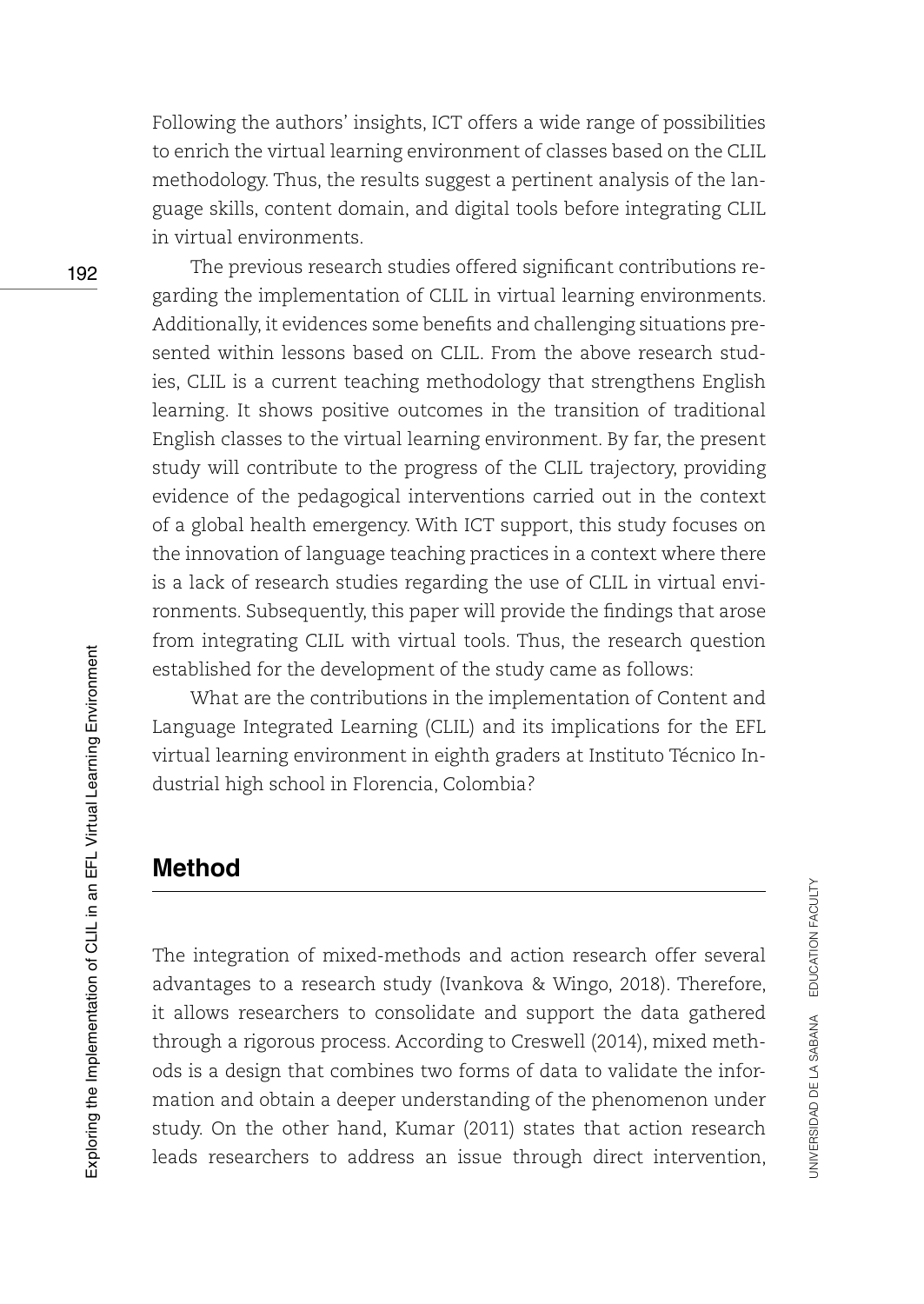implementing new alternatives in a specific context. Therefore, this is a mixed-methods and action research study that followed Burns' (2010) cycle: planning, implementing, observing, and reflecting.

Besides, Fetters et al. (2013) claim that the mixed-methods research study comprises the integration of the qualitative (QUAL) and the quantitative (QUAN) databases at the design, method, and reporting levels. Thus, this research study adopted an exploratory sequential mixed-methods approach. To this respect, Berman (2017) asserts that the exploratory design works with a QUAL phase followed by a QUAN. Firstly, we analyzed the qualitative data for building the quantitative instrument. Therefore, the initial phase aimed to explore the phenomenon under study. For selecting the sample in the QUAL phase, we used a simple random sampling method. In this type of probability sampling, every person can participate in the research study (Taherdoost, 2016).

### **Context and Participants**

This research study was conducted at Instituto Técnico Industrial (ITI) high school. The state institution is located in Florencia, Colombia, and it offers primary and secondary education to people from the region. In total, the students attended two hours of English classes per week. Due to COVID-19, the teachers from the institution designed workshops for each subject. Accordingly, language teachers included different assignments in the workshops to develop in virtual environments. The participants of this research study involved us as English teachers, as well as eight females and ten males from the eighth grade. The learners were an average age of 14 years old. Based on a diagnostic test administered before the development of the research study, the students showed A2 English performance levels according to the Common European Framework of Reference for Languages (CERF). Nonetheless, the Ministerio de Educación Nacional, MEN (2006) stipulates that eighth-graders should accomplish a B1 level. We labeled the respondents' names with a number considering the ethical framework.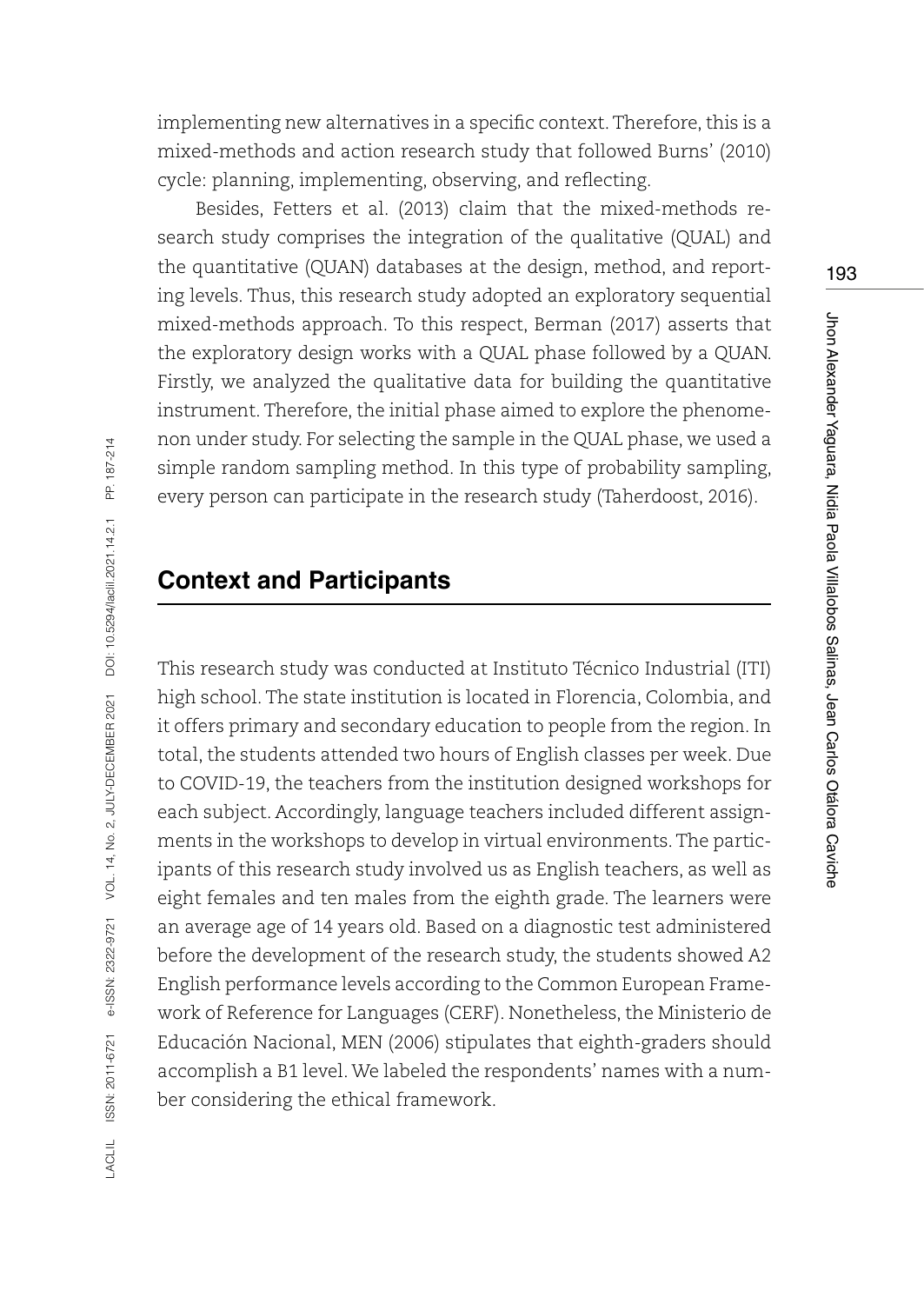We were responsible for designing the workshops and orienting the seventeen classes throughout eight weeks. The topics studied followed the academic contents of the institution's curriculum, and the lessons took place twice a week through the zoom platform for one hour each. We supported the classes with virtual tools and interactive tools that encouraged team and individual work. After the topic explanation and the development of the class activities, the students developed a workshop. Therefore, during the seventeen classes, the participants delivered three workshops in total (Table 1).

| <b>Workshops</b>                                                                                                                                                                                                                                                                                                                 | <b>Virtual tools</b>                                                                                                                                                                                                                            | $N^{\circ}$ class                |
|----------------------------------------------------------------------------------------------------------------------------------------------------------------------------------------------------------------------------------------------------------------------------------------------------------------------------------|-------------------------------------------------------------------------------------------------------------------------------------------------------------------------------------------------------------------------------------------------|----------------------------------|
| 1. Questionnaire<br>The topics worked on in<br>this assignment were the<br>Colombian Independence<br>Day, the Spanish domain, the<br>flower vase, the cry and<br>the act of independence, the<br>foolish fatherland, political<br>systems, the Battle of<br>Boyacá, the simple English<br>tense, regular and irregular<br>verbs. | Interactive boards in<br>٠<br>PowerPoint<br>Google classroom<br>٠<br>ClassDojo<br>٠<br>WhatsApp<br>٠<br>We adapted some online games<br><b>Bingo</b><br>Word search<br>٠<br>Challenges<br>٠<br>Guess the character<br>٠<br>Hangman<br>$\bullet$ | Classes<br>first to sixth        |
| 2. Video<br>This workshop included<br>environmental issues:<br>air, land, noise and<br>radioactive pollution,<br>deforestation, biodiversity<br>loss, overpopulation, and<br>climate change, the present<br>continuous, interrogative,<br>affirmative, and negative<br>questions.                                                | Zombie dash<br>Jeopardy<br>Four pictures, one word                                                                                                                                                                                              | Classes<br>seventh to<br>twelfth |

**Table 1.** Activities based on CLIL

194

UNIVERSIDAD DE LA SABANA EDUCATION FACULTY UNIVERSIDAD DE LA SABANA EDUCATION FACULTY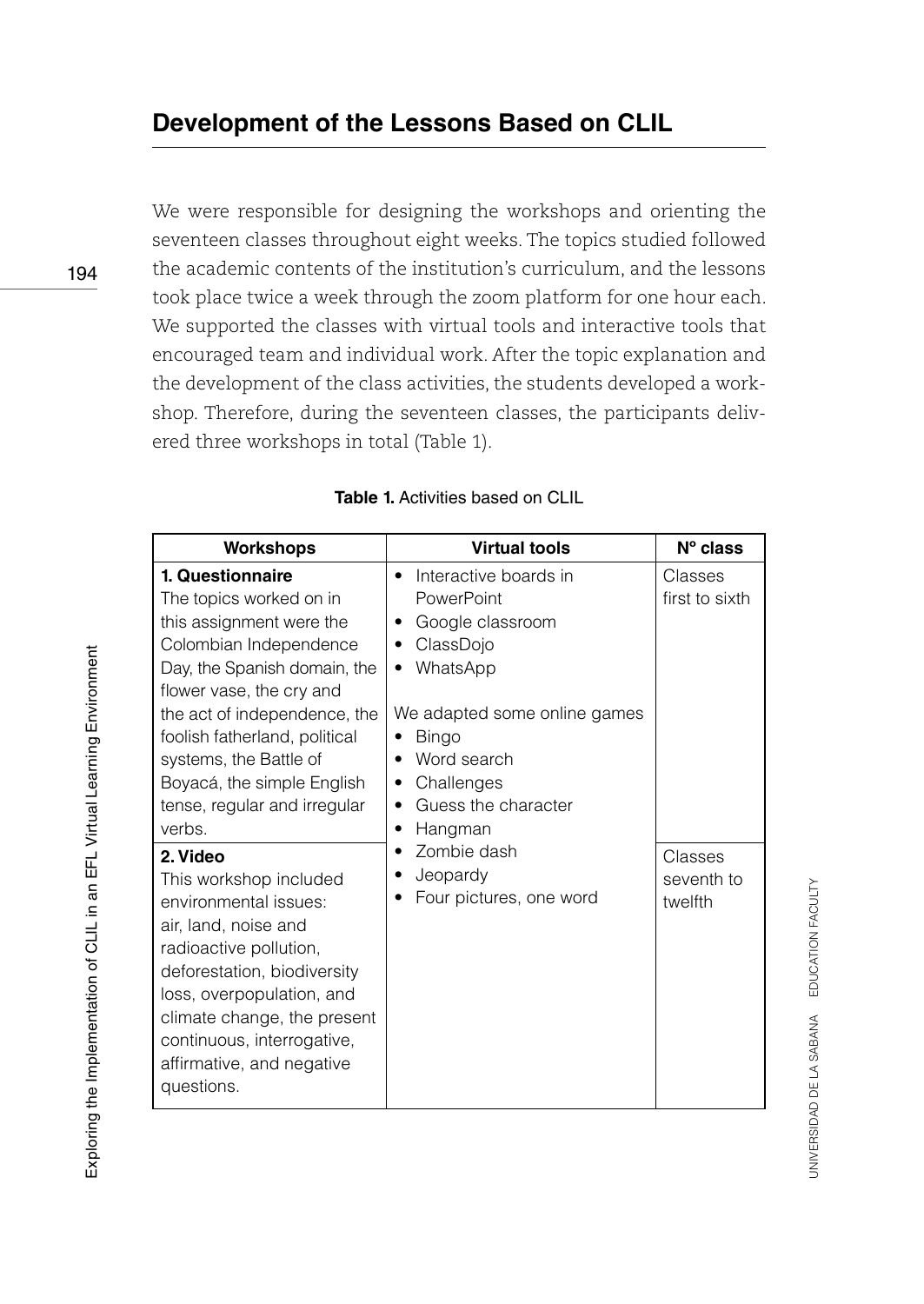| <b>Virtual tools</b> | $No$ class    |
|----------------------|---------------|
|                      | Classes       |
|                      | thirteenth to |
|                      | seventeenth   |
|                      |               |
|                      |               |
|                      |               |

Source: Own elaboration.

### **Data Collection Instruments**

This section contains the instruments that we used for gathering the data. Following the research design of this study, we administered an initial interview to explore the variables and obtain themes for the development of the final Likert scale questionnaire. Additionally, to complement the QUAN data, we included observations, reflective journals, and classroom artefacts.

*Semi-structured interviews.* Interviews are qualitative instruments that guide researchers and participants during the conversation about the topic under study (Datko, 2015). This instrument aimed to collect the students' perceptions towards EFL and virtual learning environments (see Appendix A). Consequently, we administered this instrument in Spanish before implementing CLIL. We used the Zoom platform to develop the interview, and we received the participants' consent for recording their responses.

*Observations.* Mertler (2008) asserts that this instrument provides quality information to researchers, especially regarding students' reactions inside the classroom. Besides, Cowie, as cited in Heigham and Croker (2009), stipulates that, after every observation, the researcher can write field notes. Considering these advantages, we recorded the classes to examine the learners' attitudes based on the following criteria: motivation, participation, topics domain, use of the target language, and the students' skills.

*Reflective journals.* This instrument gives teachers significant insights into the students' experiences in the classroom (Farrah, 2012). Thereby, the participants delivered the reflective journals in Spanish,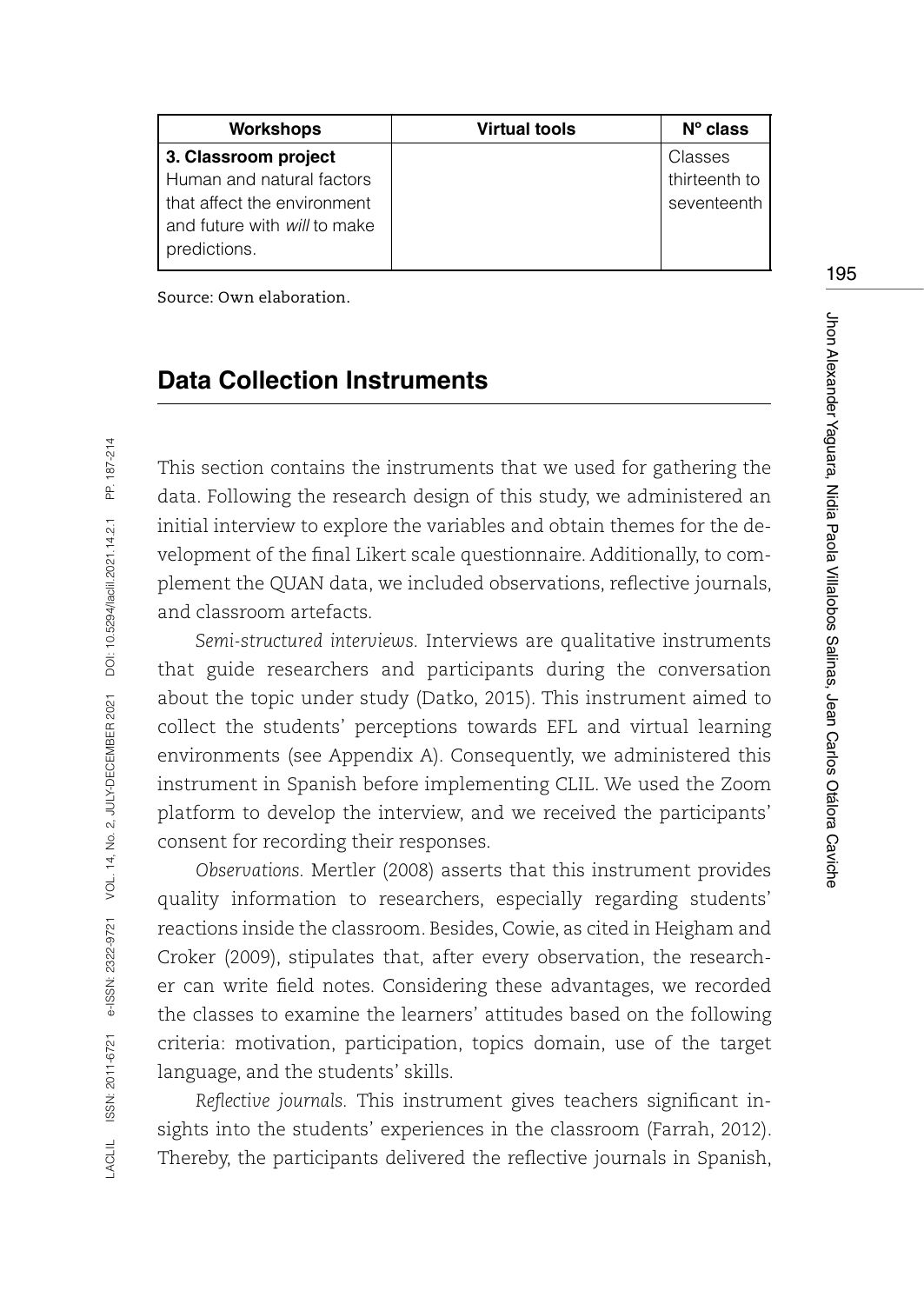and they uploaded their papers through the Google classroom platform weekly. This instrument allowed us to consider the participants' thoughts and recommendations to improve our pedagogical practices.

*Classroom artefacts.* It mainly focuses on the tools applied for educational purposes, their effectiveness, and their weaknesses for the learning process (Little et al., 2009). Along with this study, we collected workshops, lesson plans, and a rubric. Hence, classroom artefacts were determinant to establish the quality of the teaching practices during the implementation of CLIL in the virtual environment.

*Questionnaire.* For collecting the QUAN data, we administered a Likert scale questionnaire at the end of the interventions. Accordingly, Joshi et al. (2015) claim that a questionnaire is a psychometric tool that measures perceptions offering validated data. The questionnaire had nineteen closed-ended items derived from the results of the initial interview. Because of some limitations in the responses obtained from questionnaires (Dörnyei & Taguchi, 2009), the integration of the QUAL phase ensured the analysis of the research. This instrument played an important role in determining the level of satisfaction of the students during the use of CLIL in the virtual learning environment.

# **Data Analysis Procedures**

This research study adopted a process of coding approach to reduce the data. According to Saldaña (2013), coding aims to organize data based on similar features and contents. Thus, we validated the initial interview employing the MAXqda software. With the program, we identified relevant segments in the responses. Therefore, it was possible to obtain the final themes that supported the building of the questionnaire for the QUAN phase. Moreover, we introduced the field notes derived from the observations, and the reflective journals to identify similar patterns, discrepancies, positive and negative aspects among the documents collected. Finally, we analyzed the classroom artefacts to monitor the students' performance. On the other hand, for the analysis of the Likert scale questionnaire, we applied descriptive statistics and validated the responses using the SPSS software version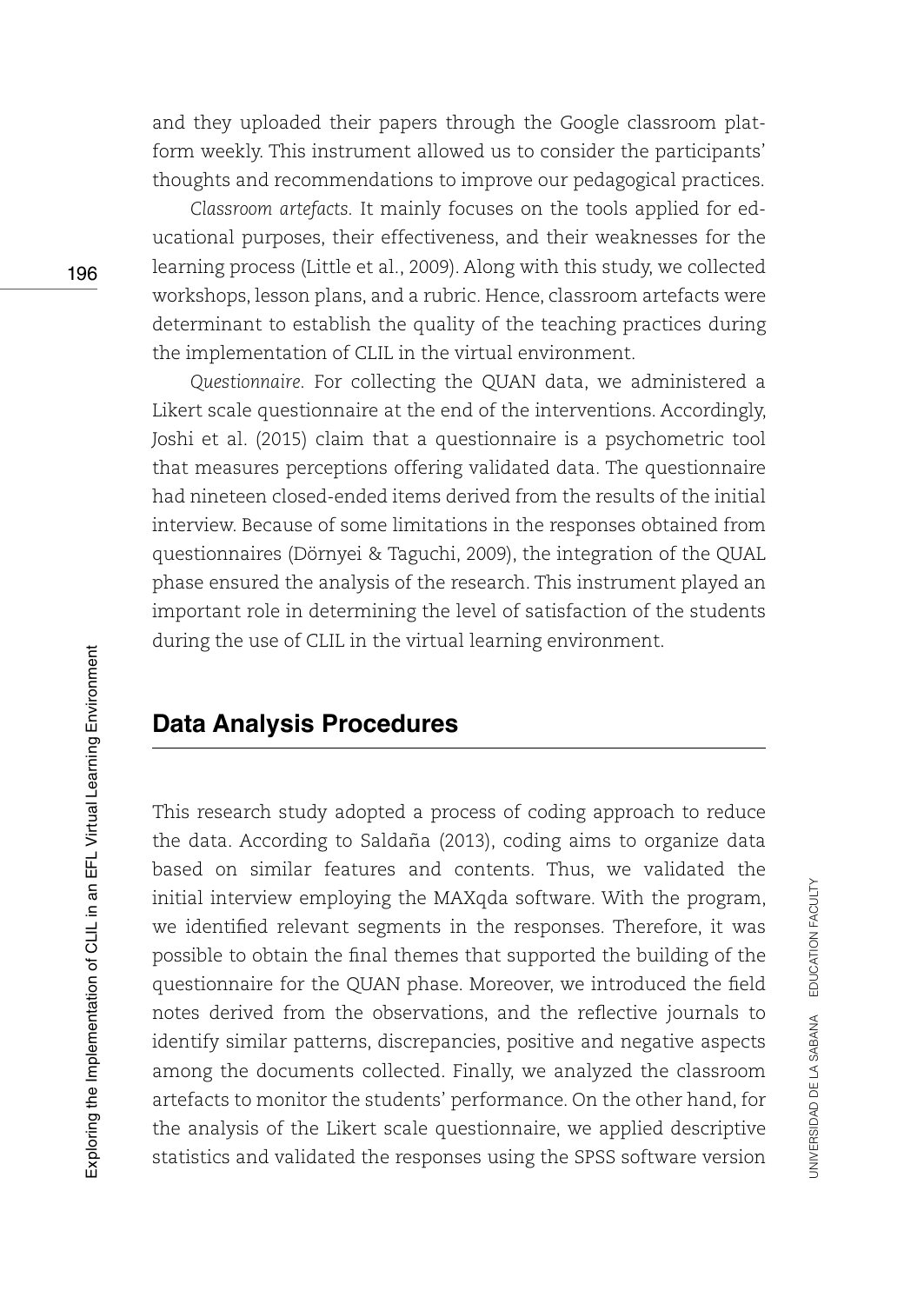28. Moreover, we implemented inferential statistics to calculate the generalizability of data.

For this study, we merged the results of the QUAL and QUAN databases narratively through categories. Likewise, we designed a joint display to compare both findings. According to Haynes-Brown and Fetters (2021), a mixed-methods design suggests a final process to integrate and report the data. Hence, joint displays are visual tools that show the datasets with inferences to confirm, expand or differ among findings (Younas et al., 2021). Thus, we labeled each data collection instrument as Virtual Interview (VI), Virtual Recorded Observations (VRO), Virtual Reflective Journals (VRJ), Classroom Artefacts (CA), and Virtual Questionnaire (VQ).

# **Findings**

This section reports the findings that emerged after the analysis of the QUAL and QUAN data. Therefore, it involves the aspects that are linked with the outcomes of this research work. Thus, the categories that emerged from the integrated data were: (a) the role of keywords, content vocabulary, and assignments for promoting students' listening skills and oral production, (b) increasing participation in class and students' motivation, and (c) strengthening the students' critical thinking, and cultural awareness. Hence, these three main categories aim to answer the research question embraced in this research study. The excerpts included in this section are the authors' translations.

### **The role of keywords, content vocabulary, and assignments for promoting students' listening skills and oral production**

This category highlights the effects of the social science content and assignments on promoting the students' listening and speaking skills. According to the results of the questionnaire presented in Table 2, the students manifested their levels of satisfaction towards the implementation of the CLIL methodology in a virtual environment.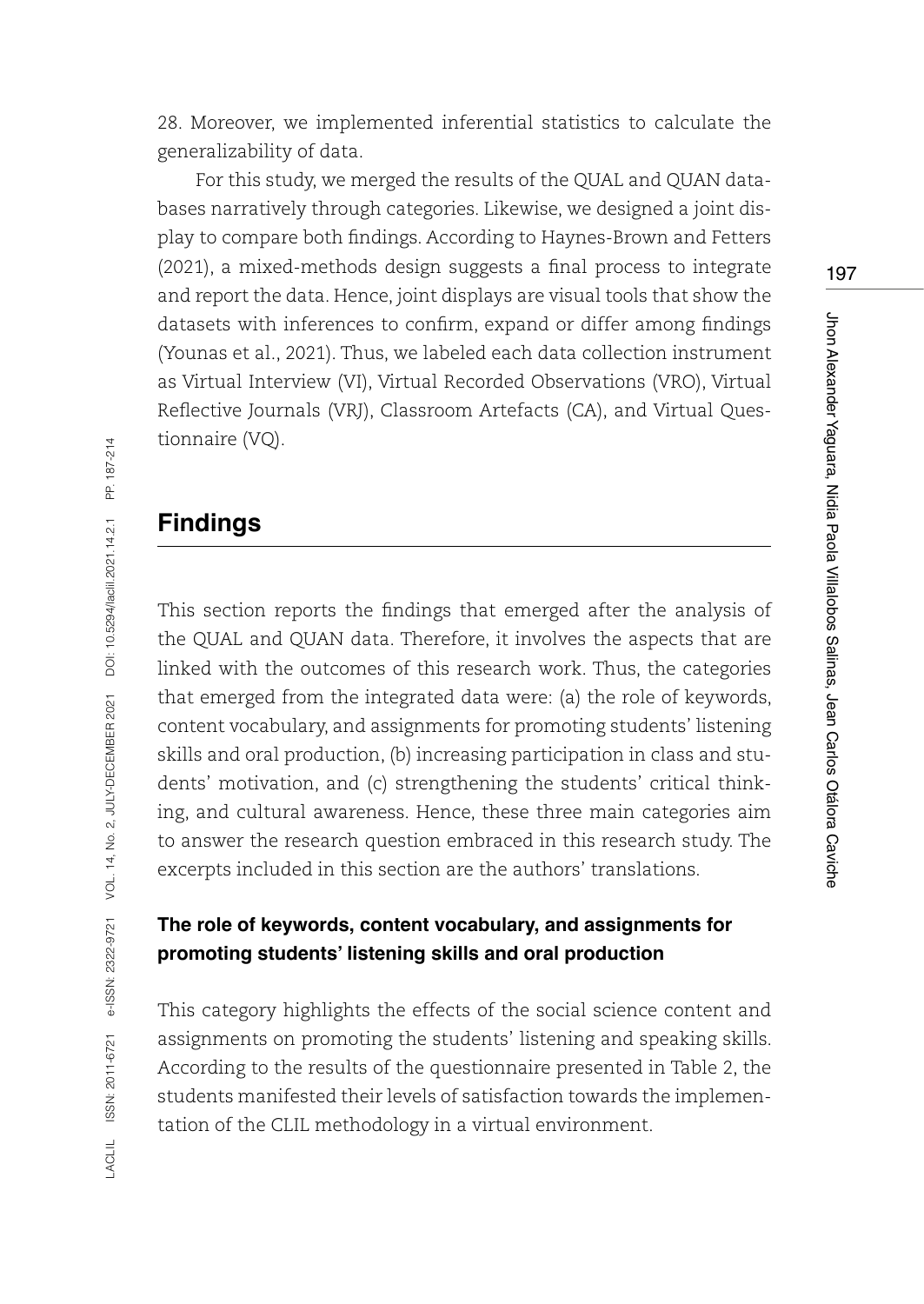|       |                | <b>Frequency</b> | <b>Percent</b> | Valid<br><b>Percent</b> | <b>Cumulative</b><br><b>Percent</b> |
|-------|----------------|------------------|----------------|-------------------------|-------------------------------------|
| Valid | Disagree       |                  | 5.6            | 5.6                     | 5.6                                 |
|       | Neutral        | 2                | 11.1           | 11.1                    | 16.7                                |
|       | Agree          | 14               | 77.8           | 77.8                    | 94.4                                |
|       | Strongly agree |                  | 5.6            | 5.6                     | 100.0                               |
|       | Total          | 18               | 100.0          | 100.0                   |                                     |

**Table 2.** Frequencies

Strongly Agree = 5 Agree = 4 Neutral = 3 Disagree = 2 Strongly Disagree = 1 Source: Own elaboration.

 The information above stipulates that the students adopted positive and neutral perceptions towards CLIL. It is observed that 77.8% of the students agreed, 5.6% strongly agreed, and 5.6% disagreed. Additionally, the results show that 11.11% of the students were not interested in giving their opinions. However, from a statistical perspective, the majority of participants showed positive views of CLIL in the EFL virtual learning environment. On the other hand, the range of responses was (3) derived from the maximum (5) and the minimum (2). From the nineteen questions included in the questionnaire, five of them tested the effects of the social science content and assignments on the participants' language skills. Thus, the previous variables demonstrate that more than half of the eight-graders were satisfied with the mentioned aspects of the methodology.

The interpretation of these data revealed that the learners improved one receptive and productive skill; this finding is linked to the other data collection instruments, such as journals, observations, and classroom artefacts. Moreover, the participants stated that the assignments contained in the workshops were significant and benefited their learning. Similarly, they expressed that the integration of social science was a positive factor, considering the context of the participants -- the Amazon region. Students 18 and 4 indicate the positive effects of CLIL in promoting an appropriate environment for listening skills and oral production.

The classes are very interesting due to the games and activities that the teachers designed, making the students improve their knowledge.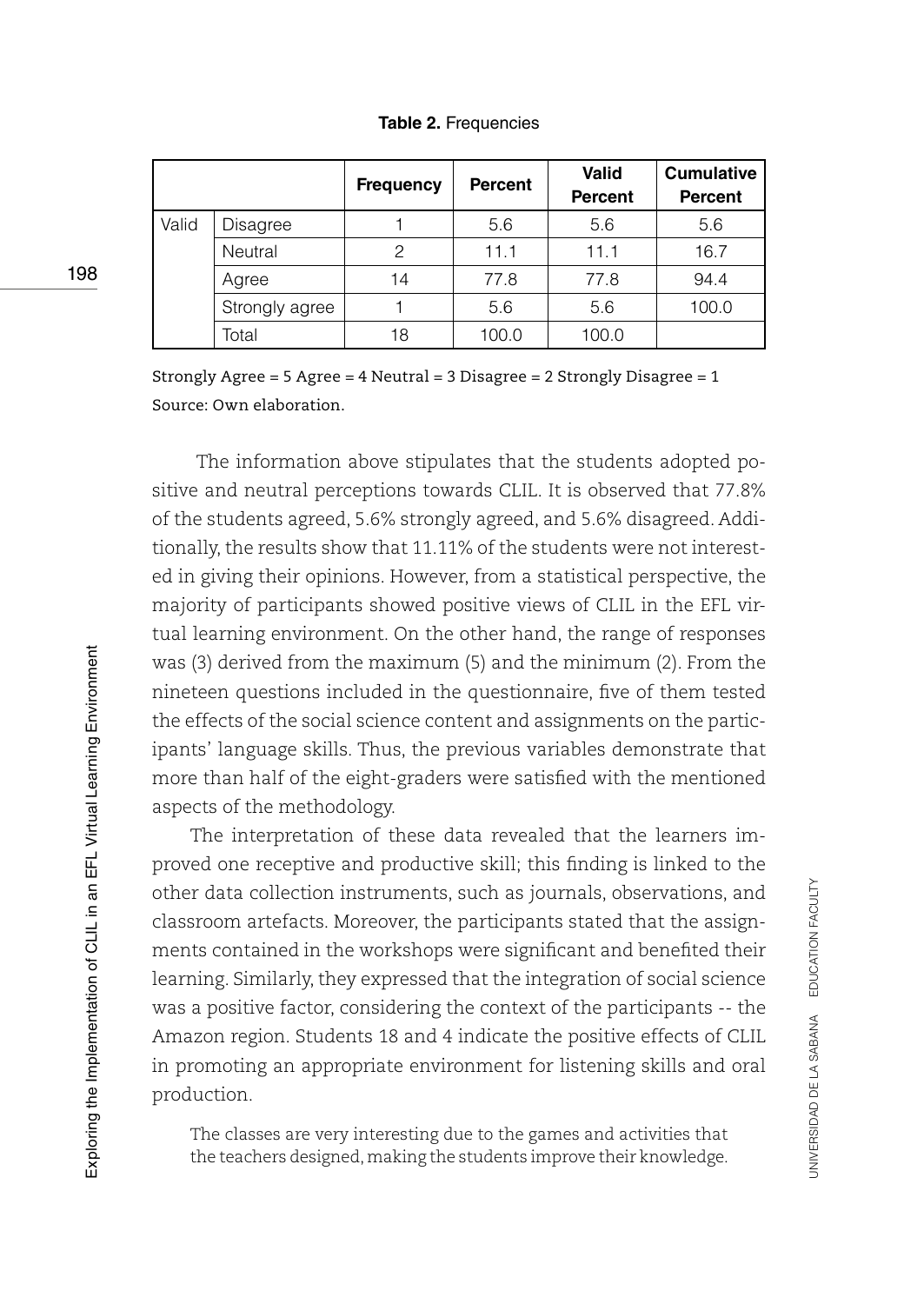In addition, I think that this is the fastest way to learn English. (Student 18, VRJ)

In these classes, we learn new vocabulary, especially about events that were significant for Colombia. (Student 4, VRJ)

199

Jhon Alexander Yaguara, Nidia Paola Villalobos Salinas, Jean Carlos Otálora Caviche

Jhon Alexander Yaguara, Nidia Paola Villalobos Salinas, Jean Carlos Otálora Caviche

The students acknowledge that CLIL fostered their listening and oral production skills with the different assignments and games incorporated in the classes. Likewise, the learners showed improvement in their vocabulary, since they were permanently exposed to essential and meaningful words that supported the learning of the integrated subjects. Furthermore, the improvement of the mentioned skills is attributed to the constant input in the target language, whereas the adaptation of games provided the content vocabulary. Also, for the explanation of contents, the selected visual tools had a relevant function. The slides served as a virtual board where the learners could contribute to the class using the content vocabulary. Additionally, the students could understand keywords and the main ideas of the topics. Therefore, the Spanish language was less used for clarifications. Furthermore, the development of a classroom project at the end of the final term showed a notable performance in the learners' speaking skills during the oral presentation. We analyzed this outcome in the field notes that emerged from the observations.

The learners were able to use the language to communicate the contents. Additionally, the pronunciation of the keywords was appropriate. (Teachers' VRO)

The students showed the knowledge obtained of all the topics studied during the interventions. This way, the teachers could realize the effectiveness of the activities and the significant process of integration between both subjects. (Teachers' VRO)

These samples show the importance of the type of activities assigned to achieve the teaching and learning objectives established. The classroom project intended to cover the different structures and topics worked during the interventions. In this sense, we designed a sequence of assignments that were increasing their complexity systematically.

Overall, this category confirms that keywords, content vocabulary, and assignments were favorable and promoted the students' listening skills and oral production. Moreover, it suggests that CLIL is a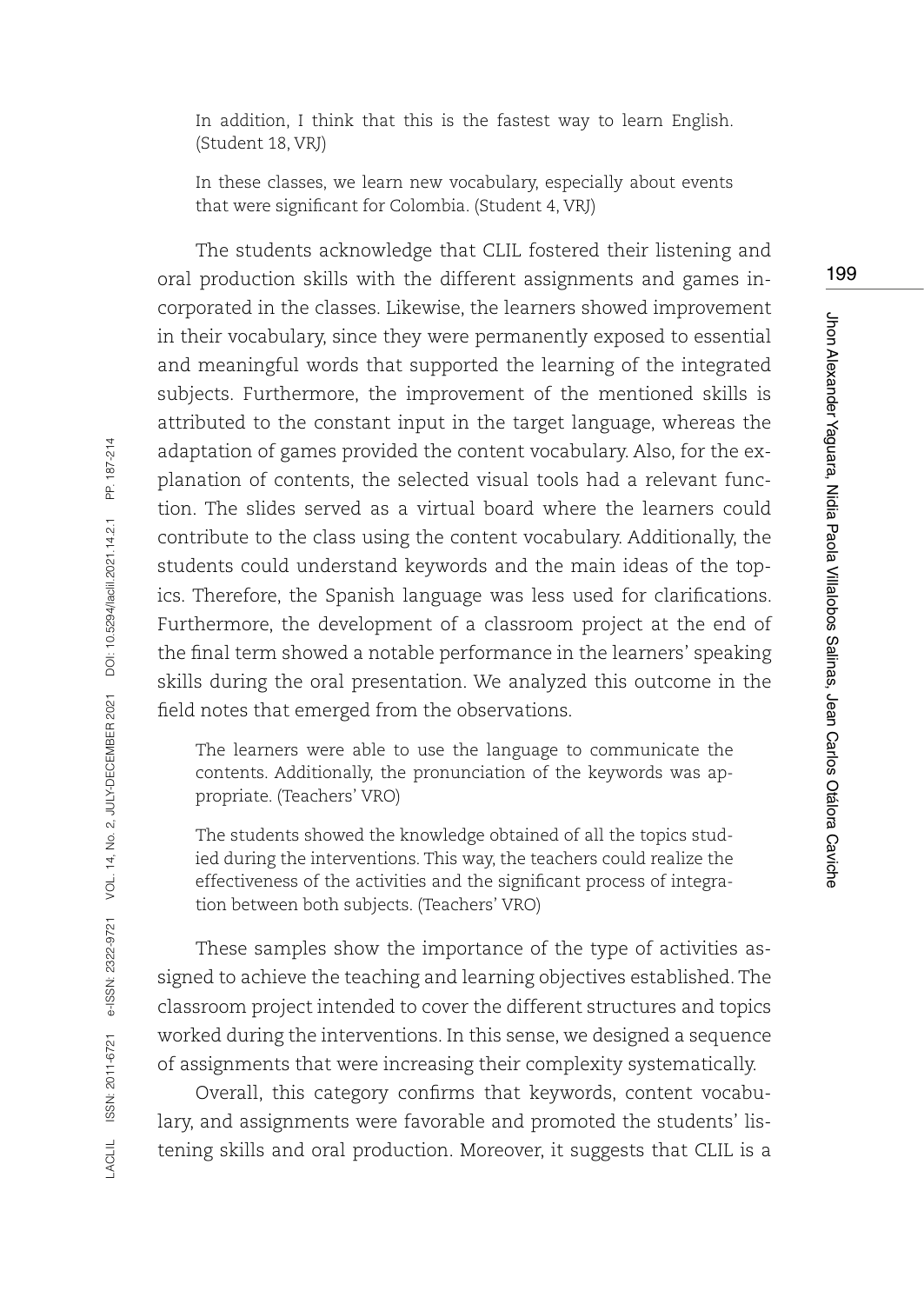methodology that benefits the EFL virtual learning environment supported by interactive tools. Table 3 contains the questions included in the Likert scale questionnaire. We present the results according to the mean (μ) of the responses. We administered this instrument in Spanish based on the categories that emerged from the analysis of the initial interview.

| Question                                                                                                                                      | μ   |
|-----------------------------------------------------------------------------------------------------------------------------------------------|-----|
| 1. Do you agree with the teaching and learning processes oriented<br>through the use of ICT?                                                  | 3.9 |
| 2. Do you consider that the lessons implemented by the ELT<br>teachers were significant for your learning?                                    | 4.3 |
| 3. Do you think that through the virtual environment you were able<br>to improve your English learning?                                       | 3.7 |
| 4. Do you think that you acquired the social science content<br>successfully?                                                                 | 4.2 |
| 5. Do you think that the integration of English and Social science<br>facilitated your learning?                                              | 4.0 |
| 6. Do you consider that the activities implemented during virtual<br>sessions were adequate in contributing to your learning process?         | 4.2 |
| 7. Do you think that the activities implemented in the classes<br>motivated you to learn?                                                     | 4.2 |
| 8. Do you agree that the contents oriented during the integration of<br>the subjects were relevant to your daily life?                        | 3.9 |
| 9. Do you consider that the use of English during the classes was<br>appropriate?                                                             | 4.2 |
| 10. Do you think that the use of reflective journals was useful for<br>your learning process?                                                 | 3.7 |
| 11. Do you consider that there was motivation during the<br>implementation of the CLIL to participate in the virtual learning<br>environment? | 4.1 |
| 12. Do you think that the use of virtual platforms contributed to the<br>implementation of CLIL?                                              | 4.1 |
| 13. Do you consider that the feedback provided by the teachers<br>was appropriate for your academic performance?                              | 4.1 |
| 14. Do you consider that the attitude of the teachers was<br>appropriate to contribute to the good development of the classes?                | 4.6 |
| 15. Do you think that the assigned activities were appropriate for<br>the development of your language and cognitive skills?                  | 4.2 |

#### **Table 3.** Results of the Likert scale questionnaire

200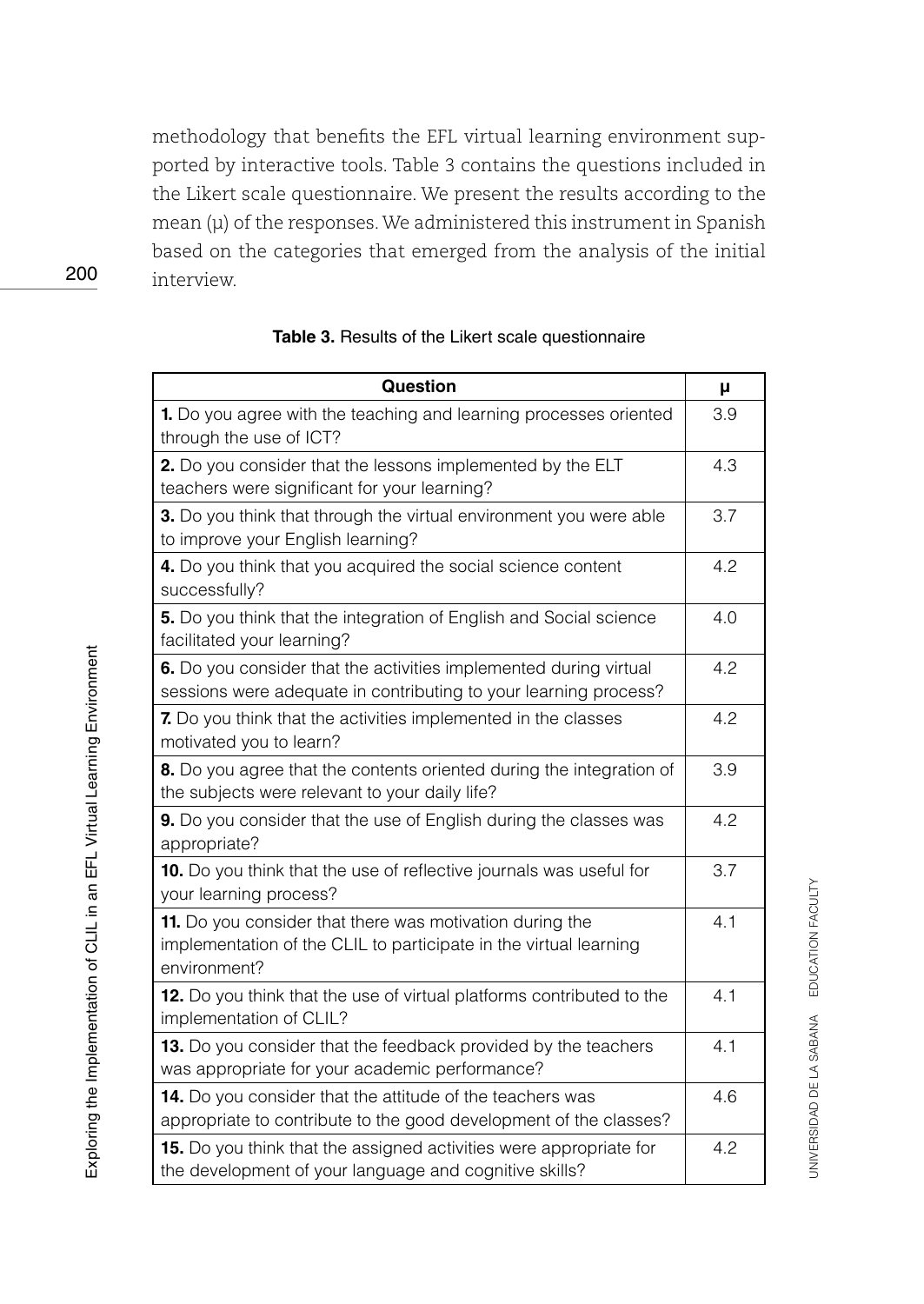| Question                                                                                                                                                                            | μ   |  |
|-------------------------------------------------------------------------------------------------------------------------------------------------------------------------------------|-----|--|
| <b>16.</b> Do you think that the teachers' interventions were enough to<br>achieve meaningful learning?                                                                             | 4.1 |  |
| 17. Do you think that the lessons implemented based on the<br>CLIL methodology were dynamic and contributed to a favorable<br>learning environment?                                 | 4.3 |  |
| <b>18.</b> Do you think that the topics were related to your context,<br>contributing to the knowledge of problems that affect the<br>environment, especially in our Amazon region? |     |  |
| <b>19.</b> Taking into account all the aspects included in the research<br>developed, did you agree with the implementation of CLIL in virtual<br>environments?                     | 44  |  |

Strongly Agree = 5 Agree = 4 Neutral = 3 Disagree = 2 Strongly Disagree = 1 Source: Own elaboration.

### **Increasing participation in class and students' motivation**

Motivation was a determinant factor to succeed in the implementation of CLIL with the mediation of ICT. This second category came from the descriptive analysis of the questionnaire and the students' reflective journals. Accordingly, the following values describe the distribution of the responses provided by the learners based on the aspects included in the Likert scale instrument. Although motivation was a dimension immersed in three questions in the mentioned tool, both categories are interconnected to make CLIL an integral methodology.

| <b>Results</b>      |         |        |  |
|---------------------|---------|--------|--|
| N                   | Valid   | 18     |  |
|                     | Missing | O      |  |
| Mean $(\mu)$        | 3.8333  |        |  |
| Median (Med)        |         | 4.0000 |  |
| Mode (Mo)           | 4.00    |        |  |
| Std. Deviation (SD) | .61835  |        |  |
| Percentiles (Pk)    | 25      | 4.0000 |  |
|                     | 50      | 4.0000 |  |
|                     | 75      | 4.0000 |  |

Source: Own elaboration.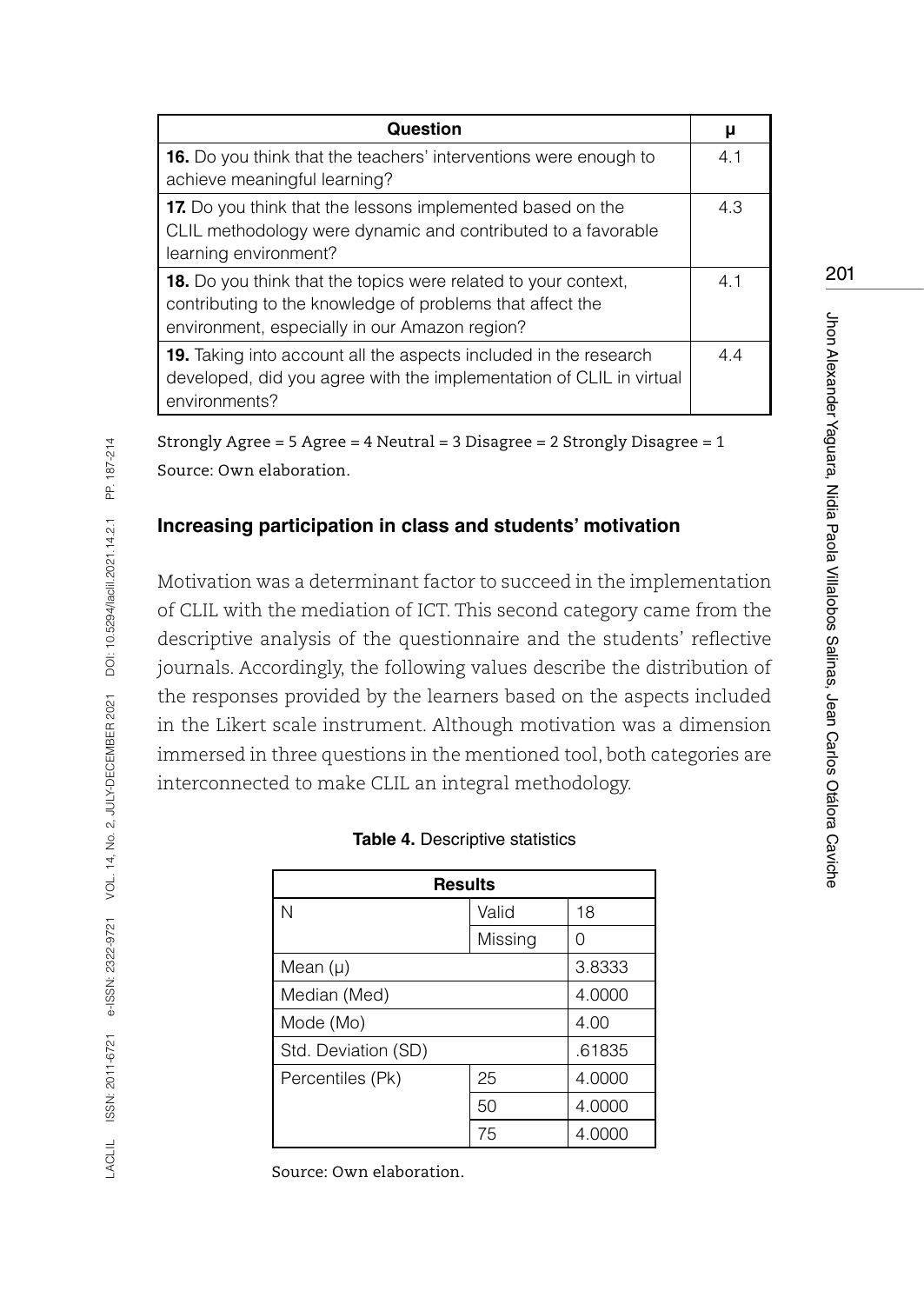Table 4 informs about the distribution of responses. It evidenced the positive satisfaction with the methodology centered with  $\mu$  = 3.8. The Med was equal to 4.0, and the Mo confirmed that the concentration of the responses relies on 4.0. Additionally, the SD points out a 0.61835 value in the dispersion of the data. These results reveal that the implementation of CLIL was more effective than weak since the majority of the participants reported an agreed level of satisfaction. Therefore, it shows that the SD had low indicators of outliers. Besides, the measure of the non-central location indicates that 75% of participants were between the level of 4 or less. The other 25% of the population responded on a 4 to 5 scale. Likewise, in the reflective journals, the students wrote their insights towards the interventions.

I like very much that the teachers implemented points the students feel motivated every day to learn the English language. (Student 1, VRF)

This excerpt focuses on the platform ClassDojo that we incorporated in the classes to assign positive points to the students for their participation. This platform was suitable to motivate our students to be active during the lessons. Furthermore, the following opinions exemplify the benefits of including challenges as dynamic strategies to motivate the participants. It enriched the classes empowering the learners to participate and be attentive to the explanation of the contents.

We developed an activity in the class that involved four challenges. We learned more about the topics that we were going to study: deforestation, global problems, overpopulation, among others. (Student 11, VRJ)

These two classes with the teachers of Universidad de la Amazonia have been very good and enjoyable because they teach us through games in which we learn a lot about independence. This week I learned more about important people of that time and other facts, and I learned how to write it in English using the past tense. (Student 7, VRJ)

Following the students' statements, the common patterns among their responses are notable. The students' views are linked, since the lessons based on CLIL encouraged them to participate. Thereby, words like *dynamic*, *meaningful*, *funny*, and *easy* appeared several times during the interpretation of the data. Altogether, the integration of ICT and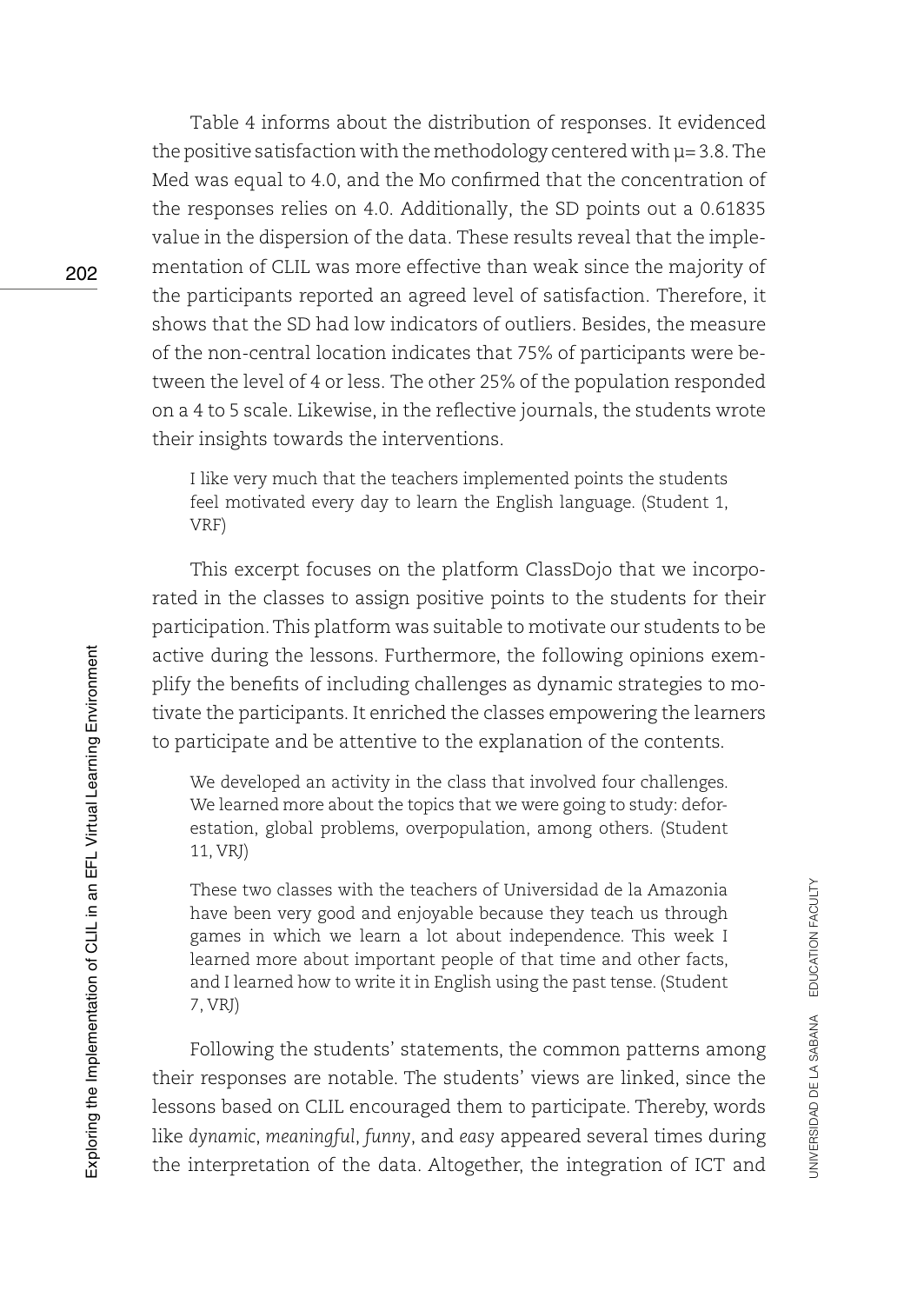the CLIL methodology contributed to the increase of learners' motivation. Thus, the mediation of ICT in integrated learning provided the opportunity to have a dynamic virtual environment to learn while enjoying the process.

### **Strengthening the students' critical thinking, and cultural awareness**

This last category highlights the advantage of selecting social science as the content subject. The data came from the reflective journals and the observations, and it did not show discrepancies in the participants' views towards the CLIL methodology. Conversely, the students frequently showed beneficial comments. Additionally, the last part of this section contains a joint display that presents the inferences that emerged based on the data collection instruments used. The samples from the students' journals are shown in the following excerpts:

I think it is important the topics we have studied about the environment because it shows us the responsibility that we have to take care of the planet. (Student 16, VRJ)

Teachers have given us information that we didn't even know, such as which country was the least polluted in the world. (Student 4, VRJ)

English is very important to have a better future and Social Science to know more about our country and the whole world. (Student 7, VI)

In the first place, the students emphasized the importance of the kind of topics worked on during classes. Thus, they commonly expressed that it made them aware of their realities. It is related to the global competencies where the students become more sensitive and reflective about difficulties presented in their context. Furthermore, student 7 expressed that both subjects are relevant to consolidate significant knowledge applied in real life.

Likewise, student 9 referred to the classroom project as an appropriate alternative to include in the learning process. The project received a high approval from the participants because they felt encouraged to contribute to something positive for the environment. Moreover, student 13 stated that the contextualization of content allowed them to use their knowledge and skills to improve their lives in the real world.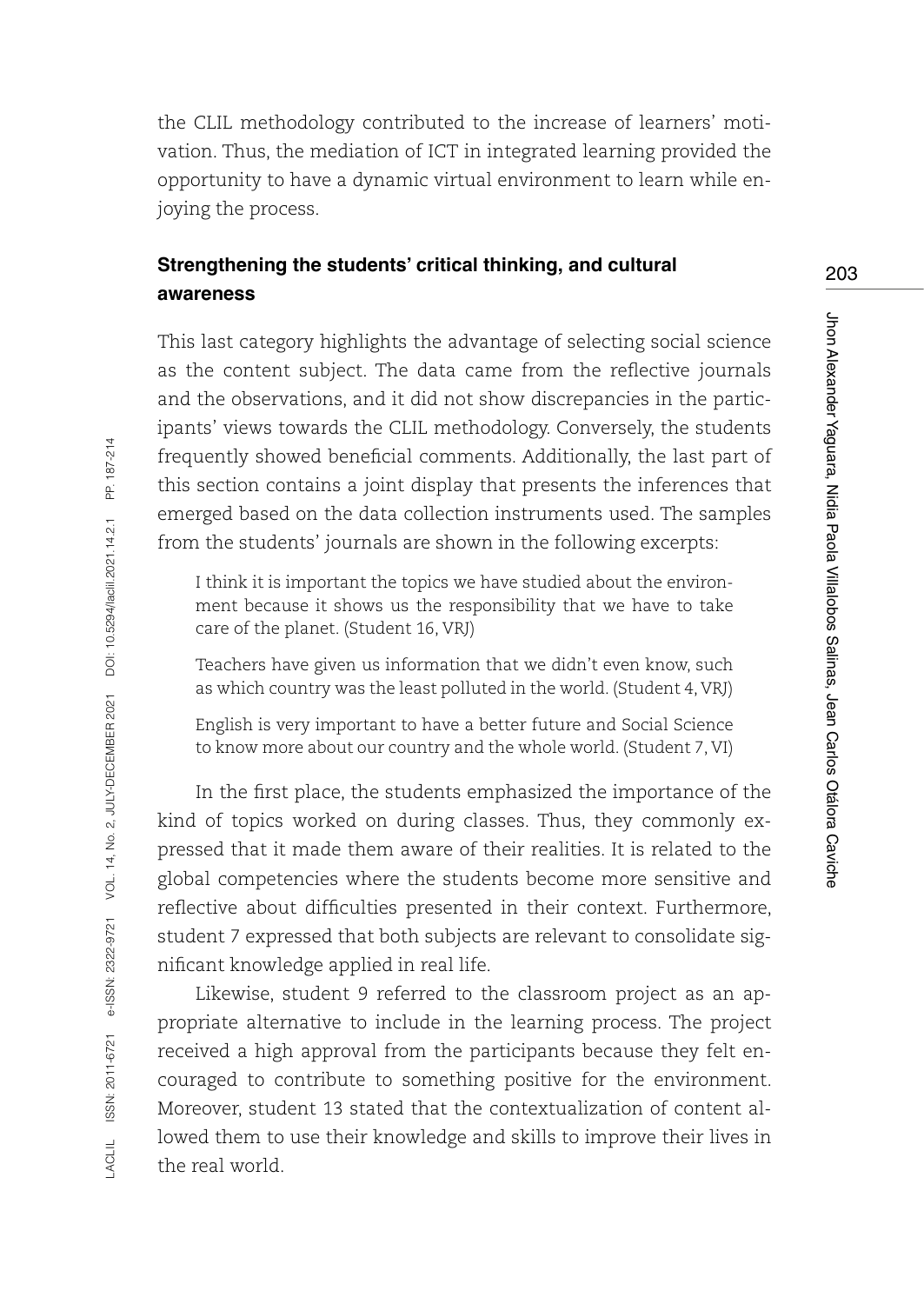The last activity is good; it helps us to determine environmental issues in our context and to think about the solution. (Student 9, VRJ)

I like that the teachers take the time to explain what we do not understand. They explain it with everyday situations, and we can understand more easily. (Student 13, VRJ)

The students socialize with their classmates and develop critical thinking. Learners also used problem-solving skills giving examples for the design of the project. (Teachers' VRO)

In the second place, the outcomes of the assignments based on CLIL and the classroom artefacts served as assessment tools to analyze the students' learning progress. The tasks contained in the workshops focused on historical events in Colombia and the current environmental issues. Additionally, in the presentation of the final classroom project, the students showed confidence and satisfactory performance. Therefore, the students felt comfortable in the virtual environment, showing a predisposition to complete the activities.

The students were able to use basic grammar structures and use keywords to develop the final activity. It evidenced that learners felt comfortable during the oral presentation, and they included the target language since the participants studied it during the interventions. (Teachers' VRO)

Overall, the above samples suggest that CLIL promoted cognitive processes in students' critical thinking and led to the acquisition of cultural awareness. In this sense, the participants acquired knowledge and abilities such as argumentation, problem-solving, and research basic skills. The joint display in Table 5 contained the experiences that the learners had during the exposure to the CLIL methodology. The quantitative values summarize the data set show the level of satisfaction based on each of the themes. The inferences show the implications of the results compared between the outcomes of the initial interview and the final questionnaire. Hence, the joint display indicated that the connection of findings was between confirmation and expansion. Based on that information, it reveals that there were no inconsistencies among the QUAL and QUAN data. Conversely, new variables emerged during the QUAN phase to reinforce the global findings.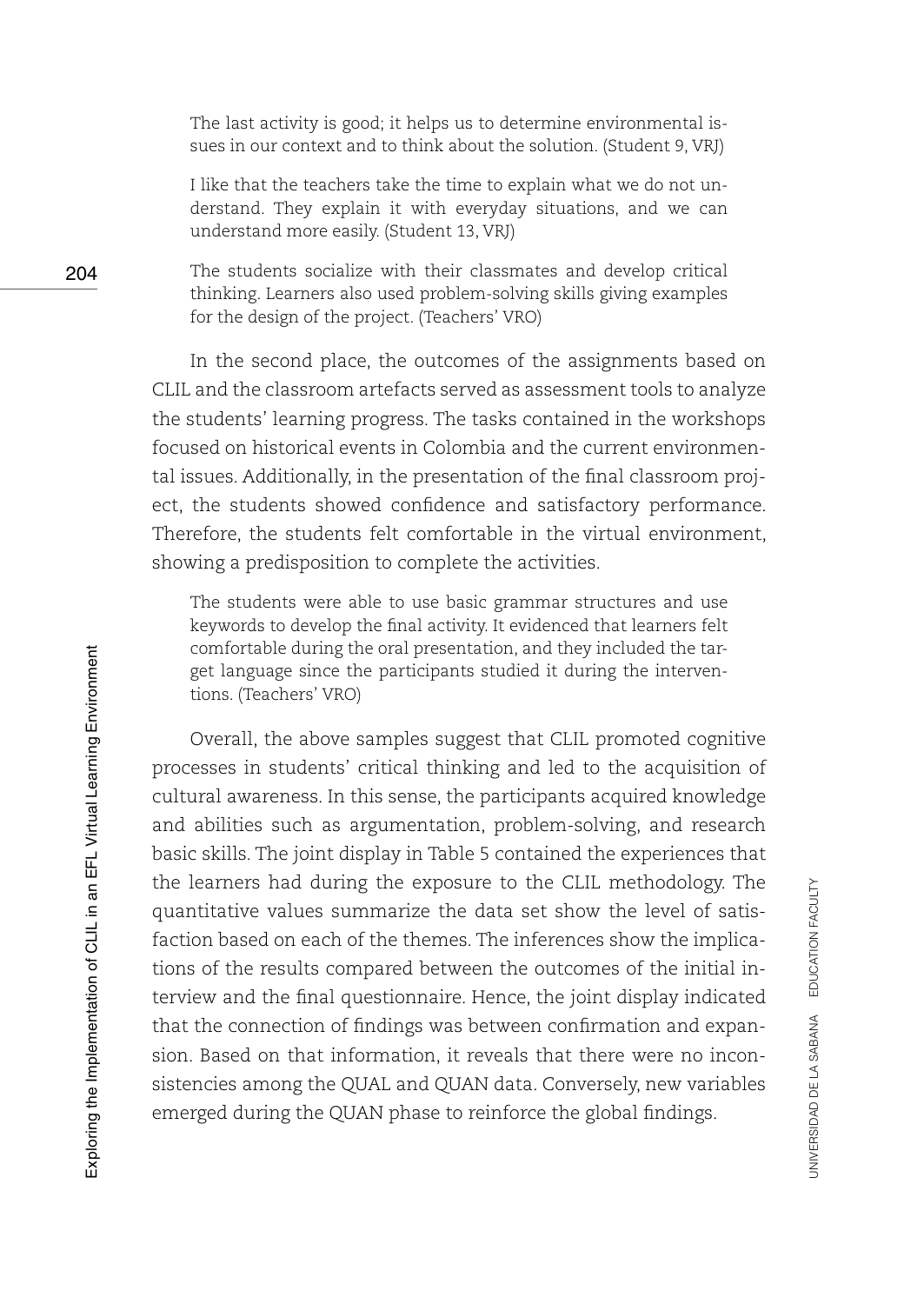| <b>Themes</b>                             | <b>QUAL data</b>                                                                                                                                                                                                                                                     | <b>QUAN</b><br>data                                       | <b>Inferences</b>                                                                                                                                                                                                                                                               |
|-------------------------------------------|----------------------------------------------------------------------------------------------------------------------------------------------------------------------------------------------------------------------------------------------------------------------|-----------------------------------------------------------|---------------------------------------------------------------------------------------------------------------------------------------------------------------------------------------------------------------------------------------------------------------------------------|
| <b>Activities</b>                         | Time is limited, so we<br>develop a workshop.<br>(Student 18, VI)<br>We have fun with the<br>activities assigned,<br>and at the same time,<br>we learn English and<br>social science easier.<br>(Student 8, VRJ)                                                     | $N=18$<br>55.6%<br>agree<br>33.3%<br>strongly<br>agree.   | Expansion: In<br>the interview the<br>participants exposed<br>their desire to work<br>with different activities.<br>After CLIL, the majority<br>of the students<br>approved the kind of<br>activities implemented,<br>pointing out that they<br>were more dynamic.              |
| <b>Virtual</b><br>learning<br>environment | Due to the pandemic,<br>it is great that teachers<br>use technology.<br>(Student 15, VI)<br>I like the platforms<br>and topics that the<br>teachers used to<br>develop the virtual<br>classes (Student 4,<br>VRJ)                                                    | $N = 18$<br>61.1%<br>strongly<br>agree<br>22.2%<br>agree. | <b>Confirmation: The</b><br>students expressed<br>their interest in<br>attending the<br>lessons in the virtual<br>learning environment.<br>Nevertheless, they<br>highlighted the<br>contributions of virtual<br>platforms and games<br>for their learning<br>process with CLIL. |
| Use of EFL                                | The participants<br>played the jeopardy<br>game that involved<br>the four English skills<br>(Teachers' VRO)<br>It is really good to<br>learn social science<br>in English because<br>it helps us to know<br>new words and their<br>pronunciation (Student<br>3, VRJ) | $N = 18$<br>44.4%<br>strongly<br>agree<br>33.3%<br>agree. | <b>Expansion: This</b><br>finding expands our<br>insights based on the<br>data gathered in the<br>initial interview since<br>the learners did not<br>specify the amount<br>of English used for<br>attending their regular<br>English classes.                                   |

### **Table 5.** Theme display for qualitative and quantitative strands

205

Jhon Alexander Yaguara, Nidia Paola Villalobos Salinas, Jean Carlos Otálora Caviche Jhon Alexander Yaguara, Nidia Paola Villalobos Salinas, Jean Carlos Otálora Caviche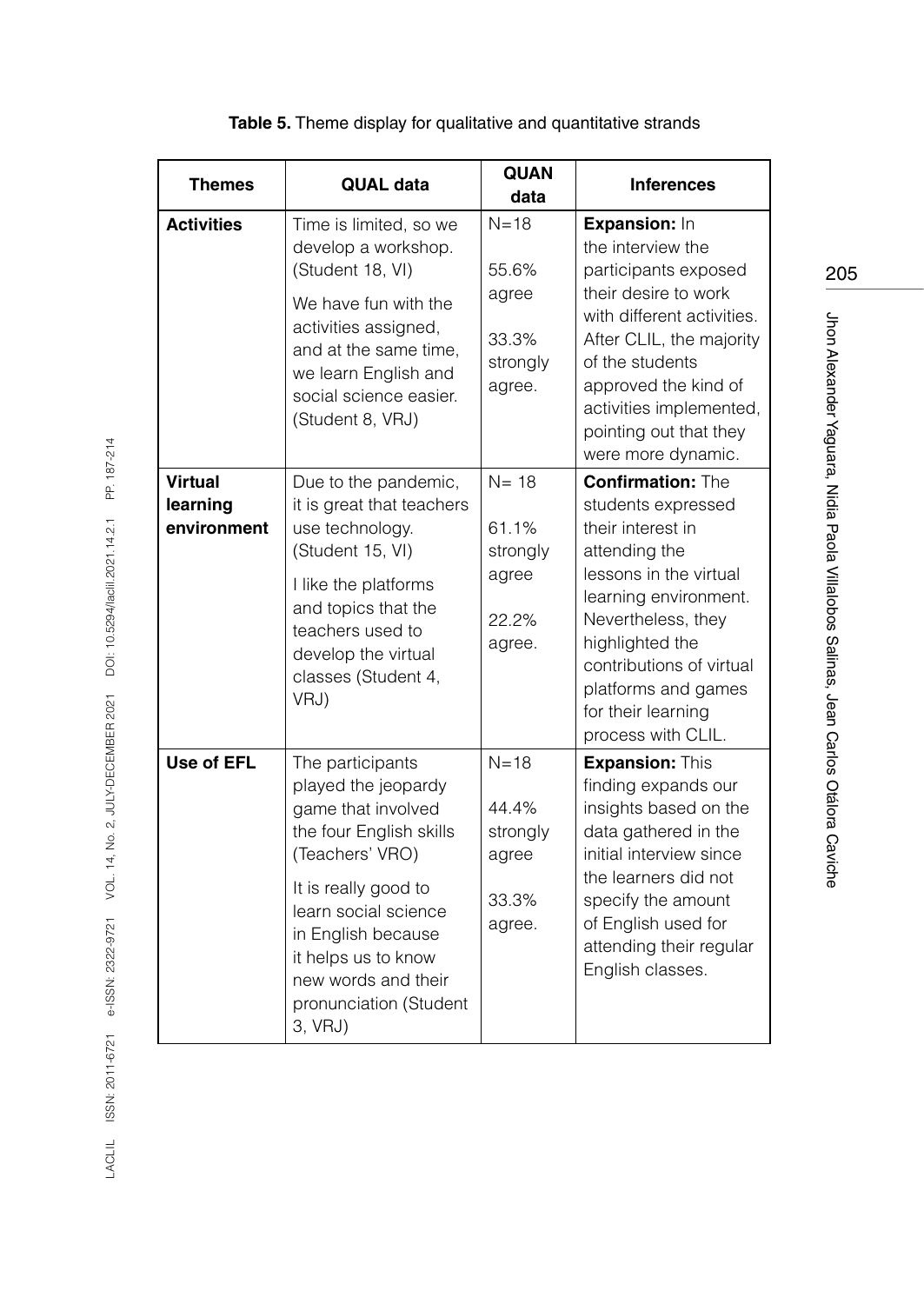| <b>Themes</b>                     | <b>QUAL data</b>                                                                                                                                                                                                                          | <b>QUAN</b><br>data                                     | <b>Inferences</b>                                                                                                                                                                                                                                                 |
|-----------------------------------|-------------------------------------------------------------------------------------------------------------------------------------------------------------------------------------------------------------------------------------------|---------------------------------------------------------|-------------------------------------------------------------------------------------------------------------------------------------------------------------------------------------------------------------------------------------------------------------------|
| <b>CLIL</b><br><b>Methodology</b> | The teaching methods<br>are funny and dynamic<br>(Student 1, VRJ)<br>The students<br>felt motivated to<br>participate, they could<br>gain positive points for<br>the Class Dojo platform<br>(VRO)<br>we learn faster<br>(Student 12, VRJ) | $N = 18$<br>50%<br>strongly<br>agree<br>38.9%<br>agree. | <b>Expansion: This</b><br>result supports that<br>CLIL is lined with the<br>students' expectations<br>and improvement of<br>learning. Thus, half<br>of the population<br>was satisfied with<br>all aspects included<br>during CLIL in the<br>virtual environment. |

Source: Adapted from Younas et al. (2021).

# **Discussion**

This research study aimed to explore the implementation of CLIL in an EFL virtual learning environment at a state school. This section focuses on discussing the three main categories that came from the analysis: the role of keywords, content vocabulary, and assignments for promoting students' listening skills and oral production; increasing participation in class and students' motivation; and strengthening the students' critical thinking, and cultural awareness. Hence, it determined that the implementation of CLIL into virtual environments contributed to EFL learning.

Despite the challenges generated in the virtual learning environment, Garzón-Díaz (2018) and Abaunza et al. (2020) explained that using ICT for educational purposes served as a crucial support for contributing to the students' learning process. Firstly, the enhancement of the listening skills and the oral production demonstrated that the students immersed in lessons framed by the CLIL methodology were more interested in using the target language. The students considered that the exposure to the English language was enough, since every class provided the respective language structure, keywords, and content vocabulary. Therefore, the learners' performance evinced the connection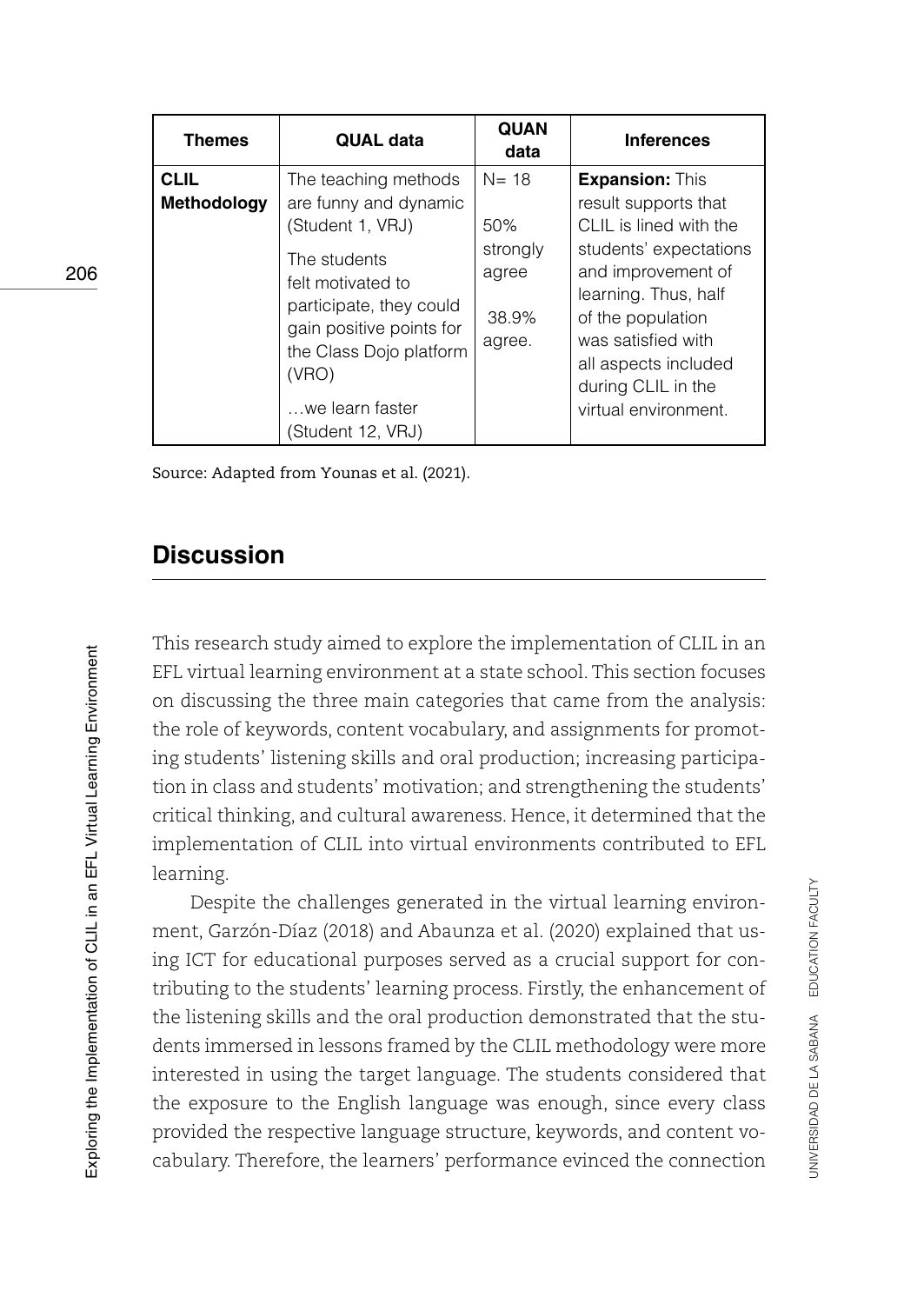between the input and output produced. This assertion fits with Mari and Carroll's (2020) findings, which suggest that pedagogical practices required a purposeful use of the English language. On the other hand, the integration of the CLIL principles offered an environment to promote English skills using real-life content. Similarly, Setyaningrum et al. (2020) pointed out that the 4Cs framework ensures learning of the content and language simultaneously.

Secondly, the increase of participation and motivation is attributed to the exposure to CLIL as a new teaching trend for EFL learning and the adaptation of virtual tools. We included virtual platforms to engage the students in a favorable environment for the content and language achievement in the state school. In light of this, Mede and Çinar (2018) presented motivation in CLIL as one of the most important aspects to design significant lessons in face-to-face classes. Besides, Mofareh (2019) stated that virtual tools promote a more dynamic and pleasant environment that strengthens learning. Additionally, the investigation of Zhetpisbayeva et al. (2021) and Waloyo et al. (2021) indicate that didactic materials for lessons based on CLIL and the teachers' digital skills are fundamental to collaborate between the teaching methodology and technology. Although we developed this study in a virtual environment, the learners showed an adequate level of motivation, and they participated actively in every class. Hence, it proved that the low levels of motivation and non-engagement with the lessons derived from the lack of innovative teaching methodologies in EFL virtual environments.

The last finding of this research study is related to the results of Benalcázar-Bermeo and Ortega-Auquilla (2019), since the authors linked the learners' achievement of critical thinking to the contents integrated during lessons. Hence, the social science subject boosted the thinking process in participants through real-life events. Nonetheless, cultural awareness was an additional finding that highlighted the contributions of CLIL in the EFL virtual learning environment. Accordingly, Diab's et al. (2018) study revealed that meaningful assignments provided accurate contextualization of the topics that encouraged learners to think critically. It demonstrates that CLIL promotes value to the culture of learners implicitly based on the customized tasks in the EFL teaching.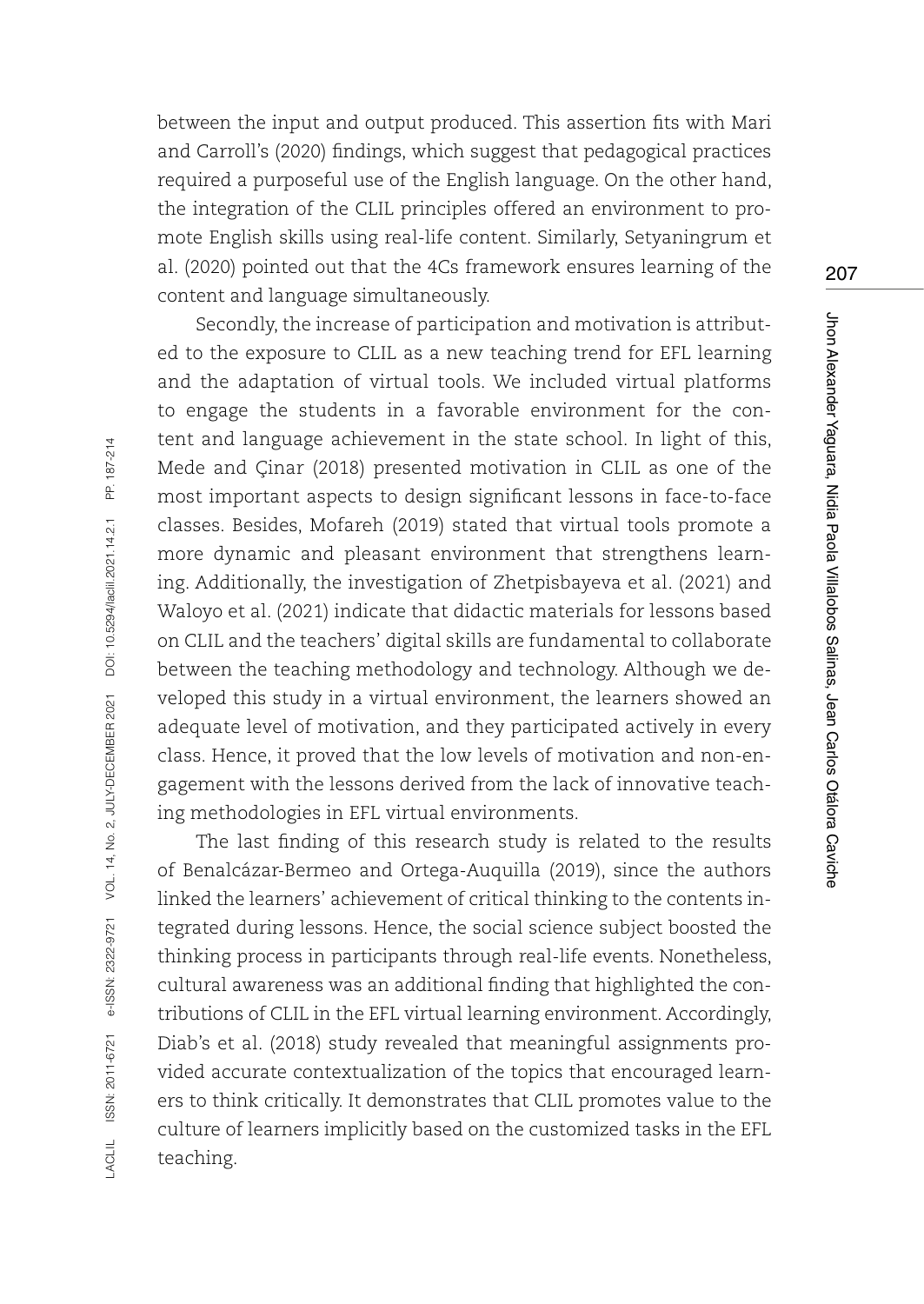During this research study, data collected did not show a meaningful improvement in reading and writing, despite the fact that some activities included these two receptive and productive skills. Nonetheless, the CLIL methodology can also be meaningfully employed since its framework (4Cs) offers balance and outcomes that benefit the mastering of the four communicative skills.

# **Conclusions**

This research study reported that the implementation of CLIL contributed to EFL learning and had positive implications in the virtual learning environment. The mixing of qualitative and quantitative methods provided adequate data to deal with the research question. The findings determine that CLIL is a suitable methodology that brings various contributions to EFL learners. Moreover, the results demonstrated the positive implications of CLIL, showing that the participants experienced a meaningful and dynamic virtual learning environment. Therefore, the implementation of CLIL in a state institution challenged the existing paradigm in considering CLIL as a privilege that is embraced in bilingual or private schools exclusively. Thus, it was possible to address an innovative teaching process that may promote its use among other state schools.

Additionally, we confirmed that meaningful learning raises where pedagogical interventions disassociate conventional approaches. Thereby, the findings that emerged in this study call EFL teachers to integrate the current teaching tendencies within their practices, and it demands educators' attention for the training on digital skills. Likewise, the level of satisfaction showed by the students towards the virtual tools leads us to conclude that the virtual environment emerged as a complement to the face-to-face classes, promoting autonomy in the learning process and increment of motivation in students. Nonetheless, teachers should be equipped and open-minded to adapt and support the educational process with innovative practices.

Finally, we can state that the implementation of CLIL during the health emergency facilitated the EFL learning in students from a state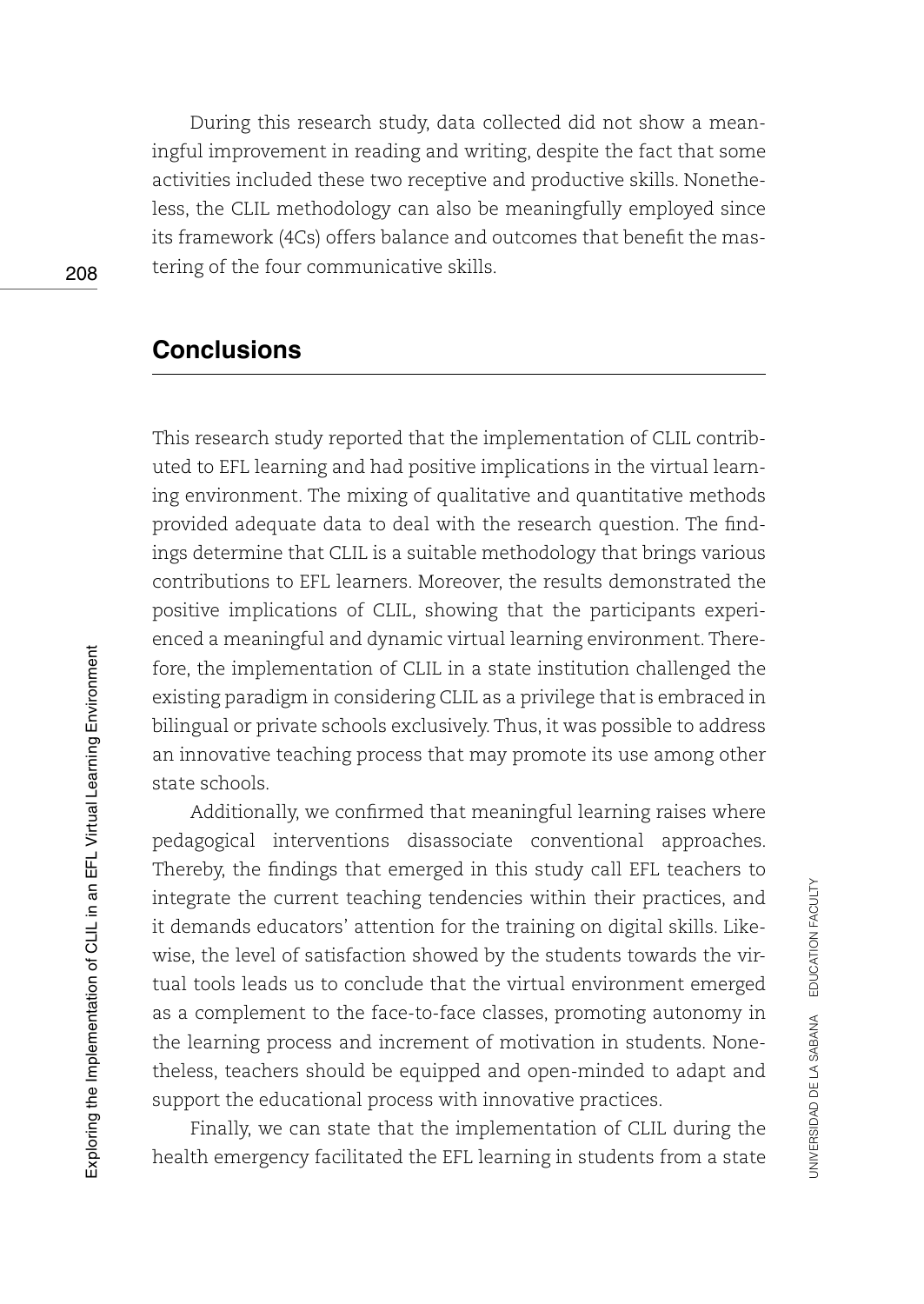school since they acquired English and social science content simultaneously. Therefore, the integrated subjects allowed us to teach contextualized topics. Thus, the students could identify, reflect, and propose alternatives to deal with difficulties from their context. On the other hand, the four communicative skills were notably promoted, especially listening and speaking. The results evidenced that one of the advantages of CLIL was flexibility, and the application of the CLIL framework was fundamental. It permitted to design lessons that supported and contributed to the success of teaching and learning in the virtual environment by making a connection between the 4Cs. Thus, findings proved that CLIL fosters interdisciplinary learning since the assignments and achievement of lessons raise awareness and global citizenship competencies in students.

### **Further research**

After this exploratory sequential mixed-methods and action research study, we want to highlight some relevant aspects for further research studies. We suggest adjusting this research study to different educational fields focusing on other learning needs. For instance, integrating new subjects could be pertinent. Despite the extensive implementation of the CLIL methodology in private institutions, there is a lack of literature regarding the use of CLIL in virtual learning environments, specifically in the Amazon region. In this sense, we encourage further research upon the CLIL methodology, but in state institutions. Finally, with the rapid spread of ICT in education, research studies devoted to creating virtual platforms with customized materials may be considered suitable to increase the scope of CLIL in the EFL field.

# **References**

Abaunza, G. A., Martínez-Abad, F., Rodríguez-Conde, M. J., Avalos-Obregón, M. D., & Ureña-Lara, D. (2020). The effect of CLIL methodology and 209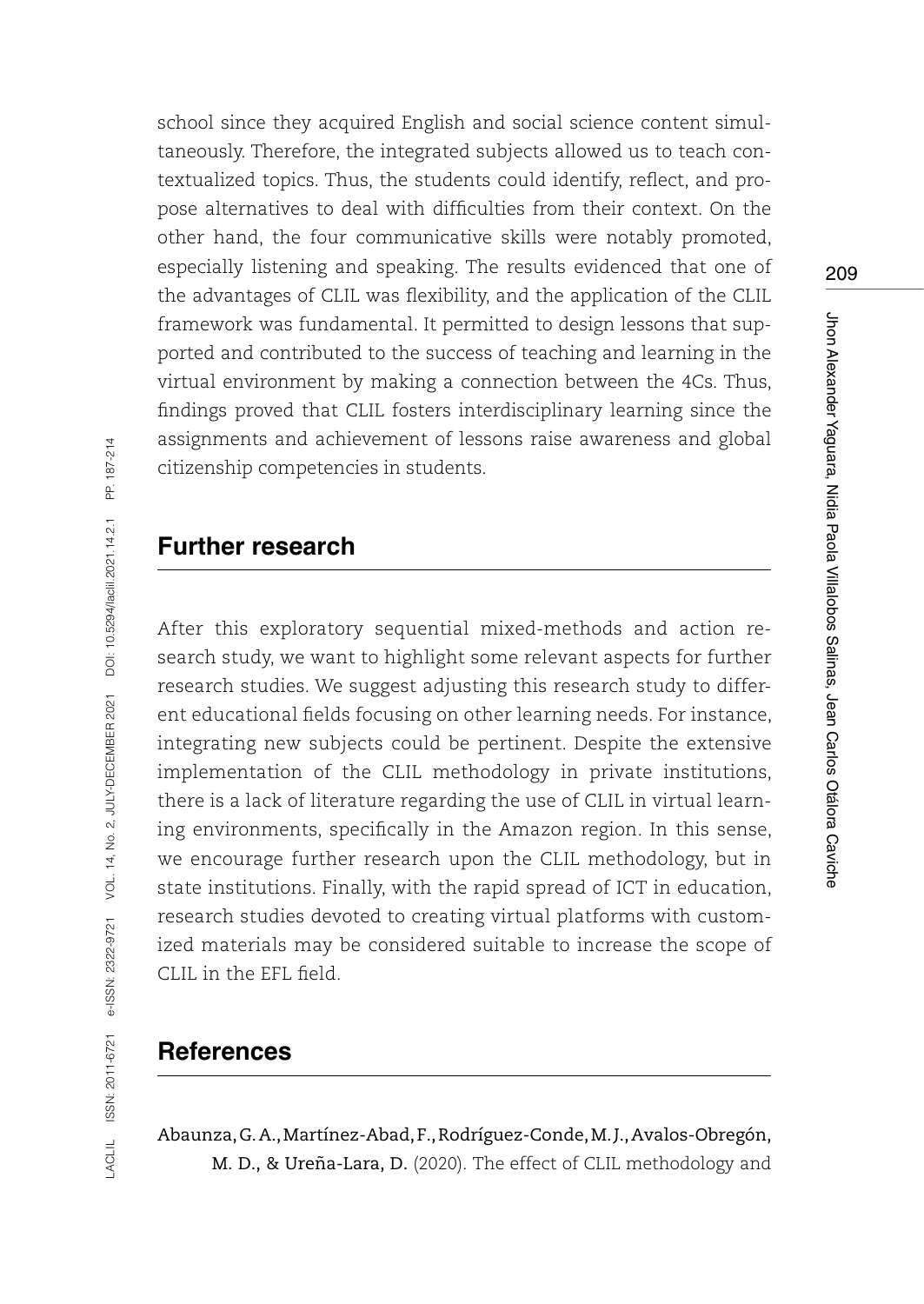web applications in the foreign language class: A comparative case in Colombian schools. *Revista Espacios, 41*(20), 97–114. [http://www.](http://www.revistaespacios.com/a20v41n20/20412009.html) [revistaespacios.com/a20v41n20/20412009.html](http://www.revistaespacios.com/a20v41n20/20412009.html)

- Benalcázar-Bermeo, J., & Ortega-Auquilla, D. (2019). Effects of the CLIL approach in oral production of English students in the second year of the united general baccalaureate at a high school in Cuenca, Ecuador. *Revista Boletín Redipe, 8*(12), 117–128. [https://doi.org/10.36260/rbr.](https://doi.org/10.36260/rbr.v8i12.878) [v8i12.878](https://doi.org/10.36260/rbr.v8i12.878)
- Berman, E. A. (2017). An exploratory sequential mixed methods approach to understanding researchers' data management practices at UVM: Integrated findings to develop research data services. *Journal of eScience Librarianship, 6*(1), 1–24.<https://doi.org/10.7191/jeslib.2017.1104>
- Burns, A. (2010). *Doing action research in English language teaching* (1<sup>st</sup> Ed.). Routledge.<https://doi.org/10.4324/9780203863466>
- Carrillo, C., & Flores, M. A. (2020). COVID-19 and teacher education: A literature review of online teaching and learning practices, *European Journal of Teacher Education*, *43*(4), 466–487. [https://doi.org/10.1080/02](https://doi.org/10.1080/02619768.2020.1821184) [619768.2020.1821184](https://doi.org/10.1080/02619768.2020.1821184)
- Coyle, D., Hood, P., & Marsh, D. (2010). *CLIL: Content and language integrated learning*. Cambridge. <https://doi.org/10.1017/9781009024549>
- Creswell, J. W. (2014). *Research design: Qualitative, quantitative and mixed methods approaches* (4th Ed.). SAGE.
- Datko, J. (2015). Semi-structured interview in language pedagogy research. *Journal of Language and Cultural Education, 3*(2), 142–256. [https://www.](https://www.researchgate.net/publication/279195544_Semi-structured_Interview_in_Language_Pedagogy_Research) [researchgate.net/publication/279195544\\_Semi-structured\\_Inter](https://www.researchgate.net/publication/279195544_Semi-structured_Interview_in_Language_Pedagogy_Research)[view\\_in\\_Language\\_Pedagogy\\_Research](https://www.researchgate.net/publication/279195544_Semi-structured_Interview_in_Language_Pedagogy_Research)
- Diab, A., Abdel-Haq, E., & Ali, M. (2018). The effectiveness of using content and language integrated learning (CLIL) approach to enhance EFL student teachers' cultural awareness. *Journal of Faculty of Education, 122,* 37–56. <https://doi.org/10.21608/jfeb.2020.147494>
- Dörnyei, Z., & Taguchi, T. (2009). *Questionnaires in second language research: Construction, administration, and processing* (2nd Ed). Routledge. [https://](https://doi.org/10.4324/9780203864739) [doi.org/10.4324/9780203864739](https://doi.org/10.4324/9780203864739)
- Farrah, M. (2012). Reflective journal writing as an effective technique in the writing process. *An-Najah University Journal for Research, 26*(4), 997–1025. [https://journals.najah.edu/media/journals/full\\_texts/re](https://journals.najah.edu/media/journals/full_texts/reflective-journal-writing-effective-technique-writing-process.pdf)[flective-journal-writing-effective-technique-writing-process.pdf](https://journals.najah.edu/media/journals/full_texts/reflective-journal-writing-effective-technique-writing-process.pdf)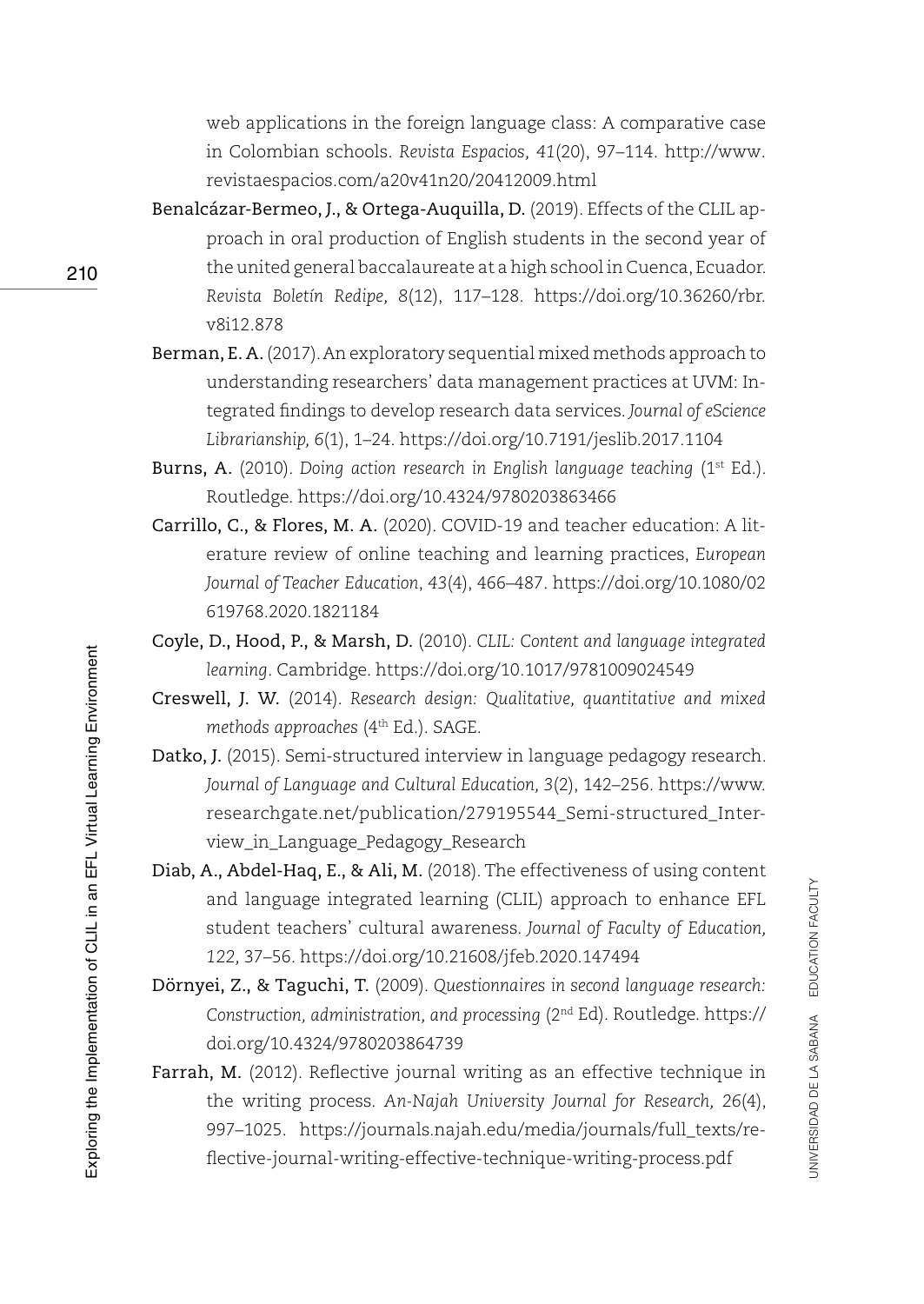Fetters, M. D., Curry, L. A., & Creswell, J. W. (2013). Achieving integration in mixed methods designs-principles and practices. *Health Services Research, 48*(6), 2134–2156.<https://doi.org/10.1111/1475-6773.12117>

Fitri, Y., & Putro, N. H. (2021). EFL teachers' perception of the effectiveness of ICT-ELT integration during the COVID-19 pandemic. *Atlantis Press, 532,* 502–508.<https://doi.org/10.2991/assehr.k.210227.086>

Garzón-Díaz, E. (2018). From cultural awareness to scientific citizenship: Implementing content and language integrated learning projects to connect environmental science and English in a state school in Colombia. *International Journal of Bilingual Education and Bilingualism, 24*(2), 242–259.<https://doi.org/10.1080/13670050.2018.1456512>

Graddol, D. (2006). *English next.* British Council. [https://www.teachingen](https://www.teachingenglish.org.uk/article/english-next)[glish.org.uk/article/english-next](https://www.teachingenglish.org.uk/article/english-next)

- Haynes-Brown, T. K., & Fetters, M. D. (2021). Using joint display as an analytic process: An illustration using bar graphs joint displays from a mixed methods study of how beliefs shape secondary school teachers' use of technology. *International Journal of Qualitative Methods, 20,*  1–14. <https://doi.org/10.1177/1609406921993286>
- Heigham, J., & Croker, R. (2009). *Qualitative research in applied linguistics.*  Palgrave Macmillan. [https://doi.org/10.1057/9780230239517\\_8](https://doi.org/10.1057/9780230239517_8)
- Ivankova, N., & Wingo, N. (2018). Applying mixed methods in action research: Methodological potentials and advantages. *American Behavioral Scientist, 62*(7), 978–997. [https://doi.org/10.1177/0002764218772673](https://doi.org/10.1177%2F0002764218772673)
- Joshi, A., Kale, S., & Pal, D. K. (2015). Likert scale: Explored and explained. *British Journal of Applied Science & Technology, 4*(7), 396–403. [https://doi.](https://doi.org/10.9734/BJAST/2015/14975) [org/10.9734/BJAST/2015/14975](https://doi.org/10.9734/BJAST/2015/14975)
- Kumar, R. (2011). *Research methodology: A step-by-step guide for beginners* (3rd ed.). SAGE.
- Little, O., Goe, L., & Bell, C. (2009). A practical guide to evaluating teacher effectiveness. *National Comprehensive Center for Teacher Quality,* 1–30. <https://eric.ed.gov/?id=ED543776>
- Lopes, A., & Ruiz, R. (2018). *New trends in foreign language teaching: Methods, evaluation and innovation. Cambridge scholars.* https://www.cambridgescholars.com/resources/pdfs/978-1-5275-0597-1-sample.pdf
- Mari, V., & Carroll, K. S. (2021). Puerto Rican teachers' and students' beliefs toward Spanish use in the English classroom as a way to motivate students. *Latin American Journal of Content & Language Integrated Learning*, *13*(2), 289–311.<https://doi.org/10.5294/laclil.2020.13.2.6>

211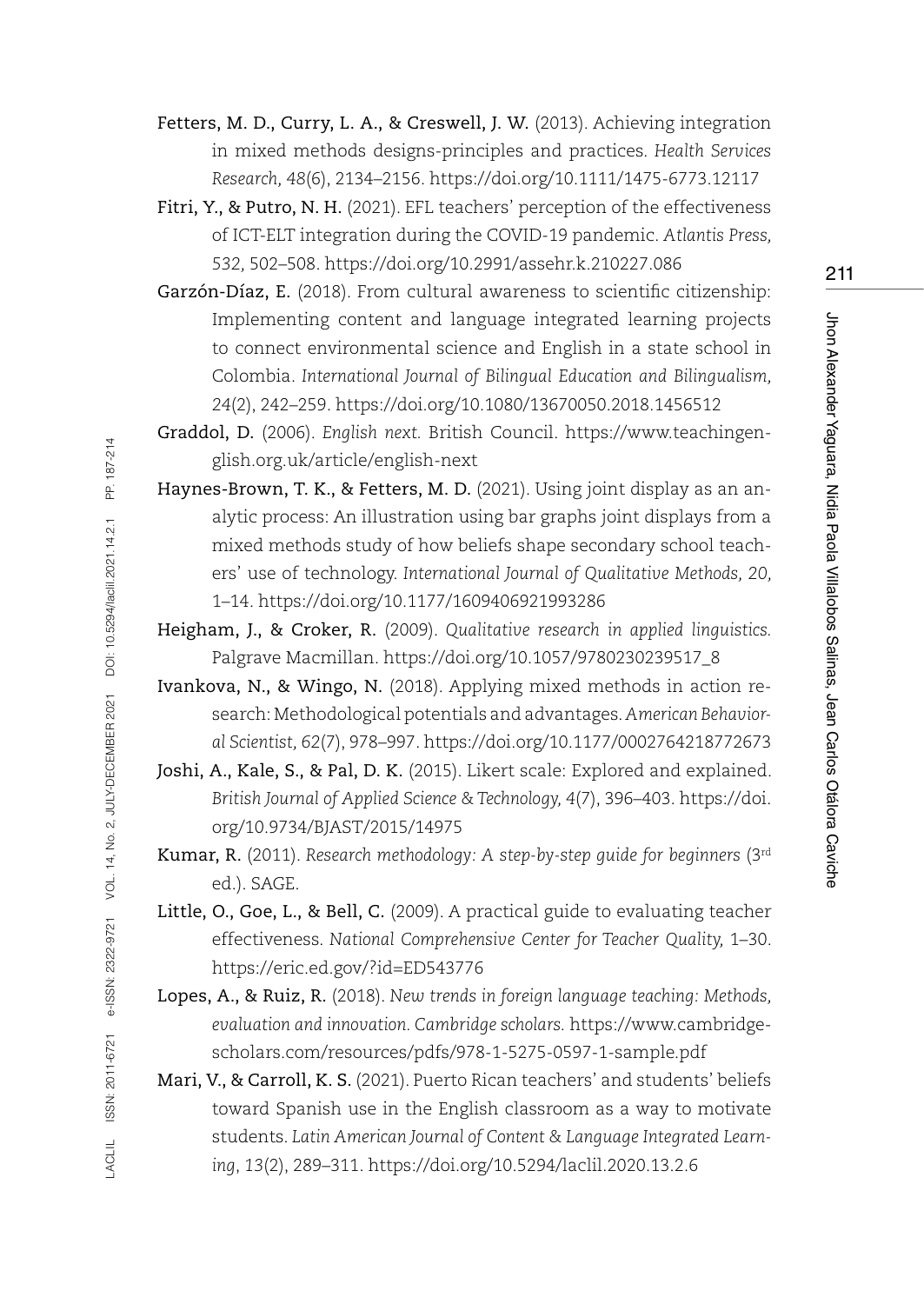- McDougald, J. S. (2009). The state of language and content instruction in Colombia. *Latin American Journal of Content & Language Integrated Learning, 2*(2), 44–48. <https://doi.org/10.5294/laclil.2009.2.2.15>
- Mede, E., & Çinar, S. (2018). Implementation of content and language integrated learning and its effects on student motivation. *Latin American Journal of Content & Language Integrated Learning, 11*(2), 215–235. <https://doi.org/10.5294/laclil.2018.11.2.3>
- Mertler, C. A. (2008). Collection of data. In C. A. Mertler (Ed.), *Action research: Teachers as researchers in the classroom* (pp. 105–138). SAGE.
- Ministerio de Educación Nacional, MEN. (2006). *Estándares básicos de competencias en lenguas extranjeras: inglés.* Revolución educativa. Colombia aprende. [https://redes.colombiaaprende.edu.co/ntg/men/](https://redes.colombiaaprende.edu.co/ntg/men/archivos/Referentes_Calidad/Estandares_basicos_de_competencias/Estandares_Basicos_Competencia_en_Lenguas_Extranjeras_%20Ingles.pdf) [archivos/Referentes\\_Calidad/Estandares\\_basicos\\_de\\_competencias/](https://redes.colombiaaprende.edu.co/ntg/men/archivos/Referentes_Calidad/Estandares_basicos_de_competencias/Estandares_Basicos_Competencia_en_Lenguas_Extranjeras_%20Ingles.pdf) [Estandares\\_Basicos\\_Competencia\\_en\\_Lenguas\\_Extranjeras\\_%20In](https://redes.colombiaaprende.edu.co/ntg/men/archivos/Referentes_Calidad/Estandares_basicos_de_competencias/Estandares_Basicos_Competencia_en_Lenguas_Extranjeras_%20Ingles.pdf)[gles.pdf](https://redes.colombiaaprende.edu.co/ntg/men/archivos/Referentes_Calidad/Estandares_basicos_de_competencias/Estandares_Basicos_Competencia_en_Lenguas_Extranjeras_%20Ingles.pdf)
- Mofareh, A. A. (2019). The use of technology in English language teaching. *Frontiers in Education Technology, 2*(3), 168–180. [https://doi.](https://doi.org/10.22158/fet.v2n3p168) [org/10.22158/fet.v2n3p168](https://doi.org/10.22158/fet.v2n3p168)
- Presidencia de la República. (2020). *Decreto 417: Por el cual se declara un estado de emergencia económica, social y ecológica en todo el territorio nacional*. [https://dapre.presidencia.gov.co/normativa/normativa/DECRE-](https://dapre.presidencia.gov.co/normativa/normativa/DECRETO%20417%20DEL%2017%20DE%20MARZO%20DE%202020.pdf)[TO%20417%20DEL%2017%20DE%20MARZO%20DE%202020.pdf](https://dapre.presidencia.gov.co/normativa/normativa/DECRETO%20417%20DEL%2017%20DE%20MARZO%20DE%202020.pdf)
- Rodríguez, M. (2011). CLILL: Colombia leading into content language learning. *Íkala, 16*(28), 79–89. [https://revistas.udea.edu.co/index.php/ika](https://revistas.udea.edu.co/index.php/ikala/article/view/9912/9115)[la/article/view/9912/9115](https://revistas.udea.edu.co/index.php/ikala/article/view/9912/9115)
- Saldaña, J. (2013). *The coding manual for qualitative researchers* (2<sup>nd</sup> Ed.). SAGE. [http://emotrab.ufba.br/wp-content/uploads/2020/09/Saldana-2013-](http://emotrab.ufba.br/wp-content/uploads/2020/09/Saldana-2013-TheCodingManualforQualitativeResearchers.pdf) [TheCodingManualforQualitativeResearchers.pdf](http://emotrab.ufba.br/wp-content/uploads/2020/09/Saldana-2013-TheCodingManualforQualitativeResearchers.pdf)
- Setyaningrum, R. W., Setiawan, S., Anam, S., & Retnaningdyah, P. (2020). Content and language integrated learning (CLIL) in science class during covid-19 outbreak: A narrative inquiry. *Journal of English Education, (9)*1, 35–46. [https://journal.uniku.ac.id/index.php/ERJEE/ar](https://journal.uniku.ac.id/index.php/ERJEE/article/view/3777)[ticle/view/3777](https://journal.uniku.ac.id/index.php/ERJEE/article/view/3777)
- Taherdoost, H. (2016). Sampling methods in research methodology; how to choose a sampling technique for research. *SSRN, 5*(2), 18–27. [https://](https://doi.org/10.2139/ssrn.3205035) [doi.org/10.2139/ssrn.3205035](https://doi.org/10.2139/ssrn.3205035)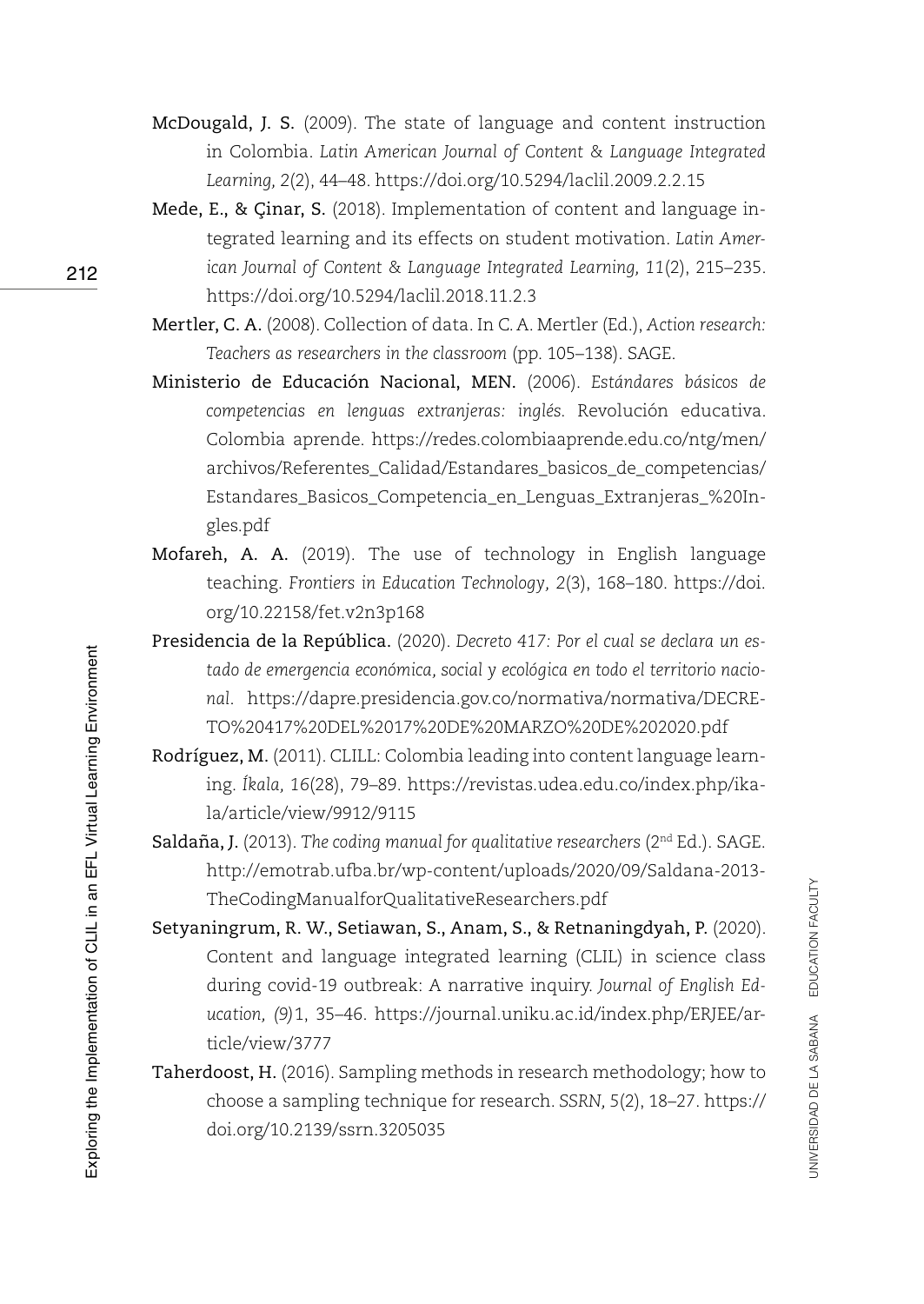Torres-Rincon, J. C., & Cuesta-Medina, L. M. (2019). Situated practice in CLIL: Voices from Colombian teachers. *GIST- Education and Learning Research Journal,* (18), 109–141. <https://doi.org/10.26817/16925777.456>

United Nations Educational, Scientific and Cultural Organization. (2020, May 25). *Education: From disruption to recovery.* [https://en.unesco.org/](https://en.unesco.org/covid19/educationresponse) [covid19/educationresponse](https://en.unesco.org/covid19/educationresponse)

- Waloyo, A., Khoiriyah., & Farah, R. (2021). Teachers' perception to CLIL and web-based material implementation in a primary school. *English Review: Journal of English Education, 9*(2), 227–234. [https://journal.](https://journal.uniku.ac.id/index.php/ERJEE/article/view/4347/2556) [uniku.ac.id/index.php/ERJEE/article/view/4347/2556](https://journal.uniku.ac.id/index.php/ERJEE/article/view/4347/2556)
- Younas, A., Inayat, S., & Sundus, A. (2021). Joint displays for qualitative-quantitative synthesis in mixed methods reviews. *Research Methods in Medicine & Health Sciences, 2*(3), 91–101. [https://doi.](https://doi.org/10.1177/2632084320984374) [org/10.1177/2632084320984374](https://doi.org/10.1177/2632084320984374)
- Zhetpisbayeva, B., Dyakov, D., Shunkeyeva, S., Tusupova, A., & Syzdykov, M. (2021). CLIL Integration issues and distance learning technologies. *Journal of Siberian Federal University. Humanities & Social Sciences, 14*(9), 1322–1330. [http://elib.sfu-kras.ru/bitstream/han](http://elib.sfu-kras.ru/bitstream/handle/2311/144199/06_Zhetpisbayeva.pdf?sequence=1&isAllowed=y)[dle/2311/144199/06\\_Zhetpisbayeva.pdf?sequence=1&isAllowed=y](http://elib.sfu-kras.ru/bitstream/handle/2311/144199/06_Zhetpisbayeva.pdf?sequence=1&isAllowed=y)

# **Appendix A: Semi-structured interview**

- 1. What is your opinion about the processes of teaching and learning through the use of information and communication technologies (ICT)?
- 2. Do you consider that the virtual classes implemented by the English teacher have been significant for your learning?
- 3. What have been the most frequent problems you have faced during your virtual English classes?
- 4. What have you liked the most during your virtual English learning?
- 5. What platforms or web pages have you used for the development of your academic work in the English subject?
- 6. What technological devices (tablet, cell phone, computer, among others) have you used to access the virtual learning environments for the English subject?